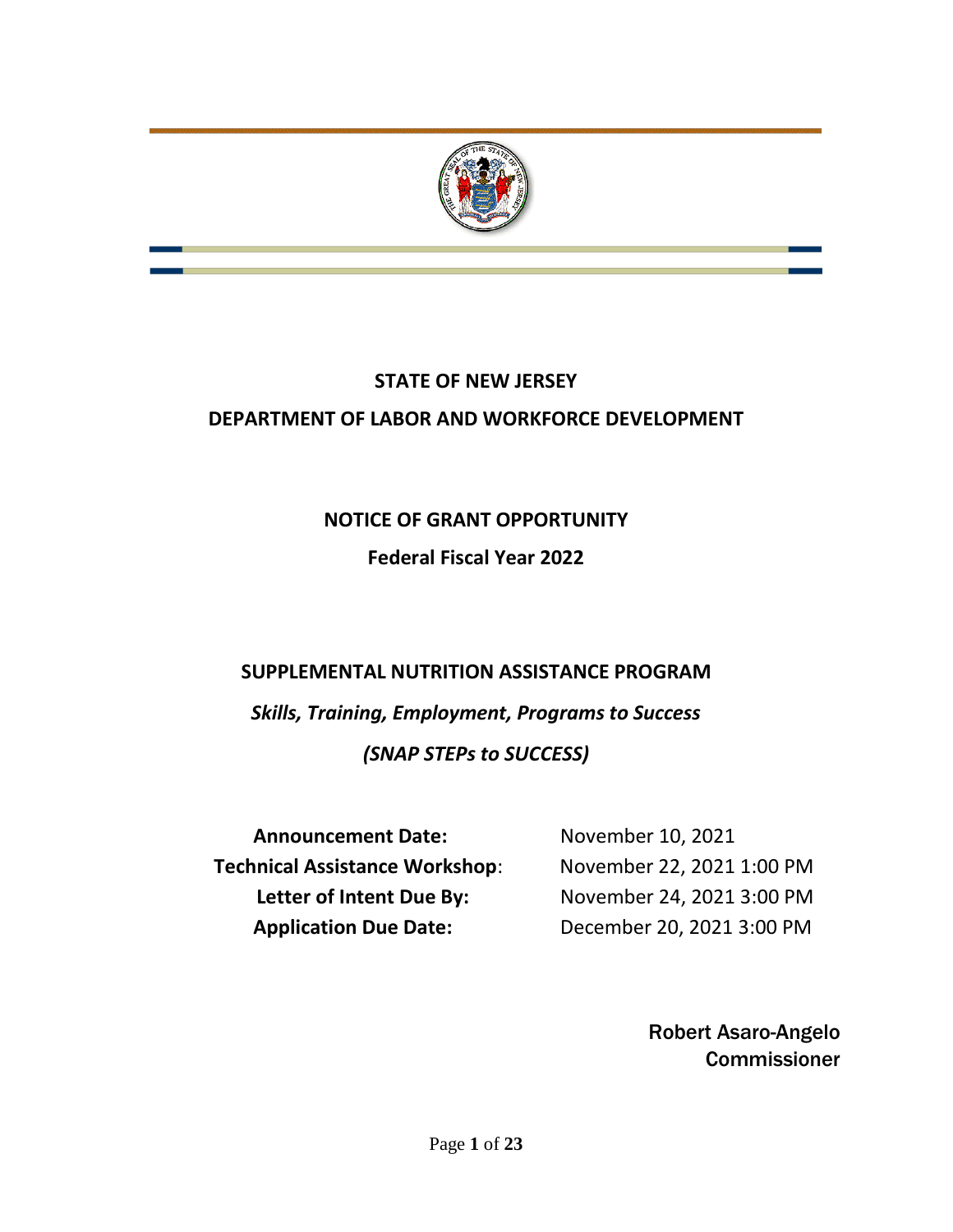# Table of Contents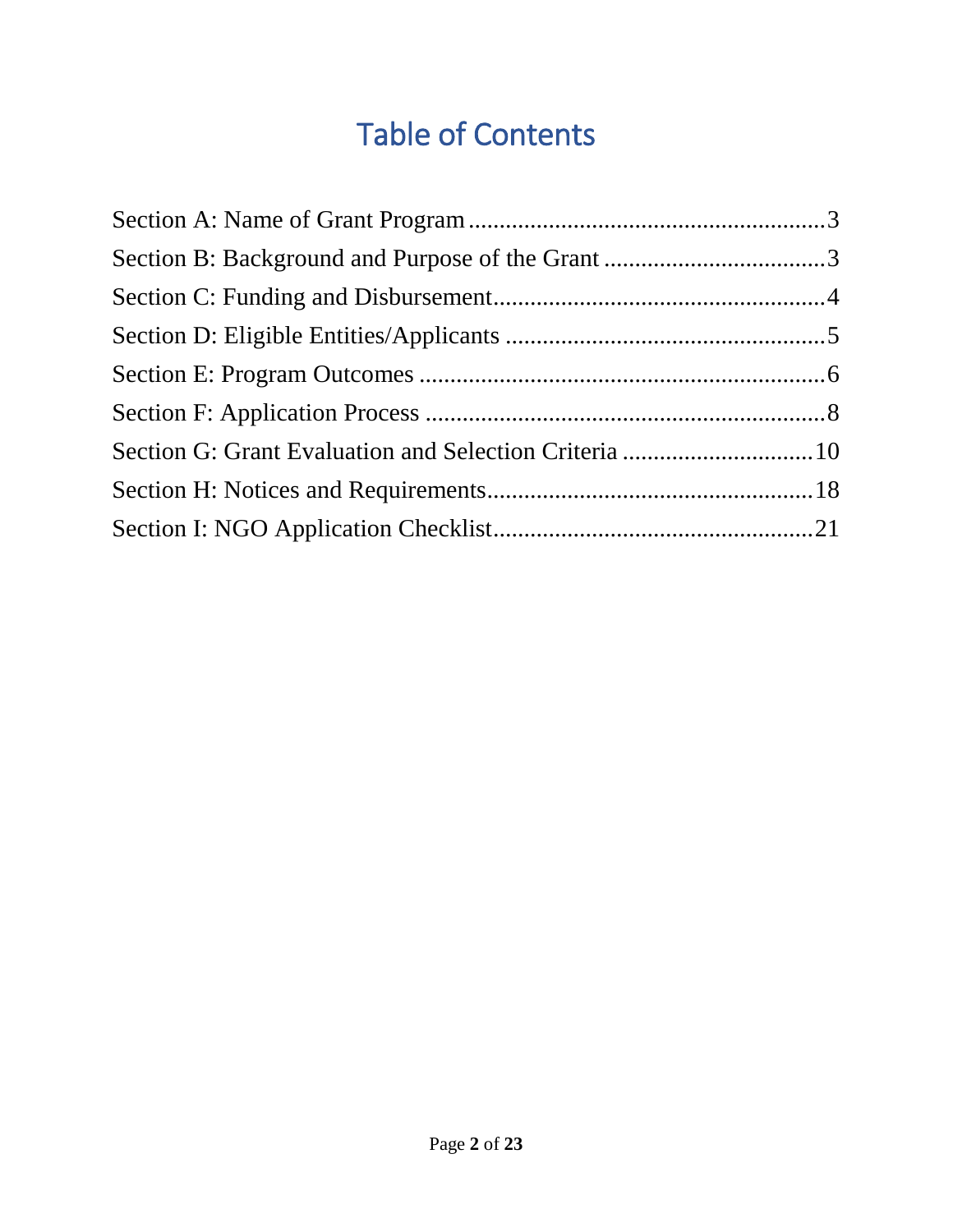**Take Notice** that, in compliance with N.J.S.A. 52:14-34.4 et seq., the New Jersey Department of Labor (hereinafter "the Department" or "NJDOL") regularly publishes on its website, at [http://nj.gov/labor,](http://nj.gov/labor) all notices of fund availability pertaining to federal or state grant funds which may be awarded by the NJDOL. The notices of fund availability may be found on the Department's website under the heading "Public Notices" and the subheading "Notice of Availability of Grant Program Funds."

All proposals submitted under this NGO must contain the applicable elements as described in this announcement, and the application must be submitted by **3:00 pm on December 20, 2021**

## <span id="page-2-0"></span>**SECTION A: NAME OF GRANT PROGRAM**

SNAP to Employment

## <span id="page-2-1"></span>**SECTION B: BACKGROUND AND PURPOSE OF THE GRANT**

#### BACKGROUND

The Supplemental Nutrition Assistance Program (SNAP), formerly the Food Stamp Program, puts healthy food on the table for millions of low-income Americans every month. The program supplements individuals' and families' budgets with low-incomes by providing benefits via an electronic benefit card, which is used like a debit card at most food retailers. In New Jersey, the program is called NJ SNAP and is administered by the New Jersey Department of Human Services (NJDHS) through the Division of Family Development (DFD). Through nutrition education partners, the program helps clients learn to make healthy eating and active lifestyle choices. The Food and Nutrition Service (FNS), United States Department of Agriculture (USDA), reports that as of September 2019, New Jersey served a total of 670,000 SNAP recipients.

On August 23, 2019, Governor Phil Murphy signed legislation, P.L. 2013, Chapter 45, (C.44:10- 95) establishing a Supplemental Nutrition Assistance Program Employment and Training Provider Project to increase opportunities for SNAP participants with obtaining job training and developing the necessary skills to find and maintain employment that will enable them to become selfsufficient. NJDHS/DFD partners with the New Jersey Department of Labor and Workforce Development (NJDOL) to provide employment and training supports to SNAP recipients.

#### PURPOSE

The Department of Labor and Workforce Development and the Department of Human Services seeks to create strategic partnerships with qualifying agencies to deliver skills, training, and education opportunities to **SNAP recipients.** To that end, the Supplemental Nutrition Assistance Program Employment and Training Provider Project is hereinafter referred to as "Supplemental Nutrition Assistance Program Skills, Training, Employment, Programs to Success." The purpose of SNAP STEPs to SUCCESS is to form partnerships with qualifying agencies to assist SNAP recipients with building the skills, training, work experience necessary to obtain and retain unsubsidized regular employment that leads them to a better financial footing. The SNAP E&T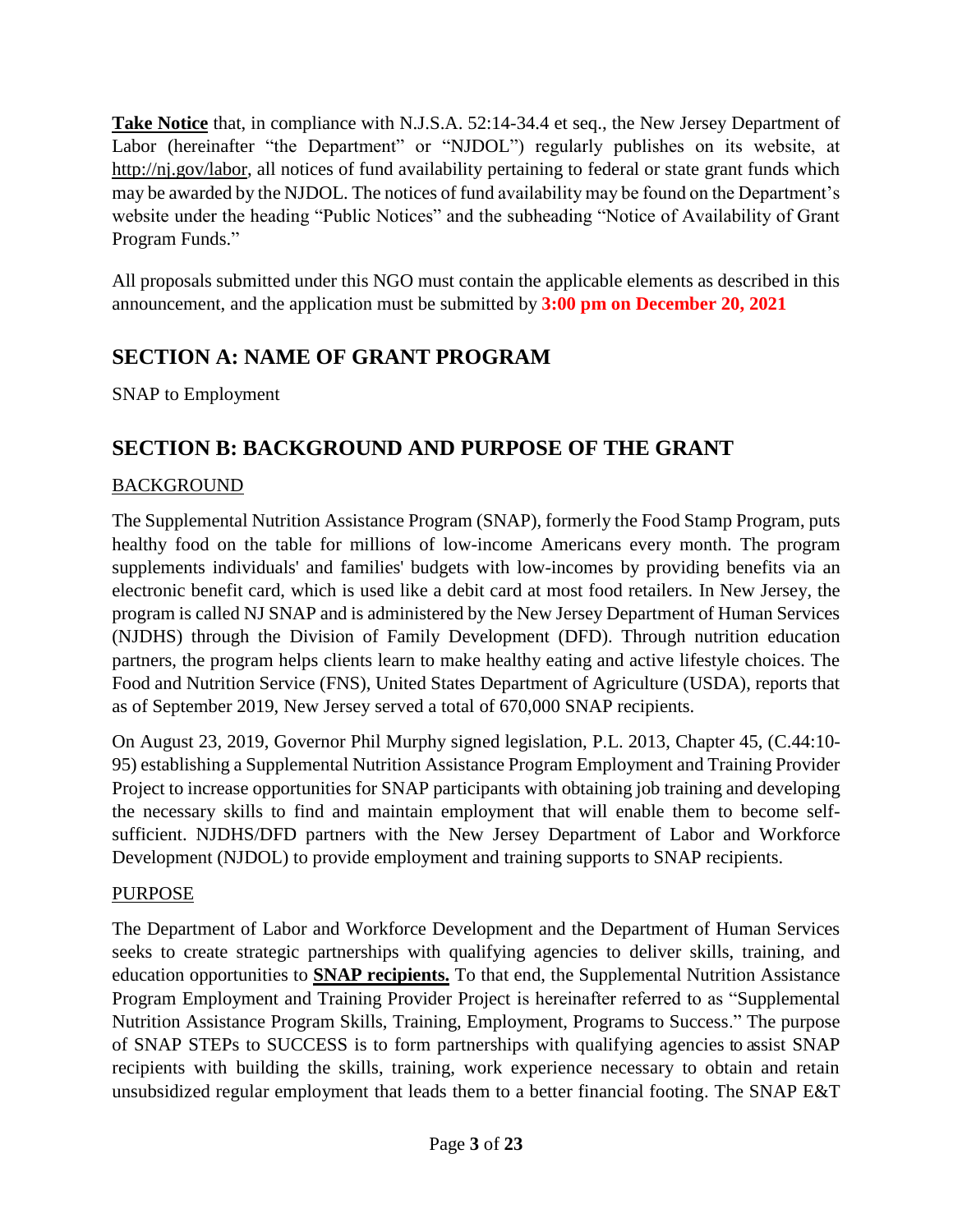program includes services provided by approved agencies in addition to participant reimbursements designed to fulfill its purpose. Approved agencies that provide these services may be eligible for a reimbursement.

The focus of the services is to provide skills-based programs with a job-driven approach utilizing resources and expertise to prepare SNAP recipients to fill areas of demand for a trained workforce. These services may include, but are not limited to: education or training that improves basic skills and general employability; specific job skills training or vocational education; work experience that improves the employability of SNAP recipients and puts them on a pathway to a career; subsidized employment, case management, workfare; and additional services, such as supervised job search, job placement/retention services and job readiness assistance, related to the federal Workforce Innovation and Opportunity Act (WIOA) 2014, Pub.L.113-128 (29 U.S.C. s.3101 et seq.) and as allowable under Section 4005 of the Agricultural Improvement Act of 2018, P.L. 115-334.

## <span id="page-3-0"></span>**SECTION C: FUNDING AND DISBURSEMENT**

#### 1. **Available Funding:**

A. \$1.5M in total funding will be made available through WorkFirst NJ-Supplemental Nutrition Assistance Program. Upon award notification, the NJDOL will negotiate a contract with the selected Applicants and proceed with the process of preparing and finalizing formal contracts with the selected Applicants, as appropriate.

Funding and issuance of this proposed contract is contingent upon the availability of 100 percent Matching Funds provided by the selected applicant and sufficient resources in the NJDOL budget. No legal responsibility for payment on the part of NJDOL shall be made unless and until funding is made available to NJDOL and incorporated in the NJDOL budget for this purpose.

- B. Awardees must use non-federal funded sources to satisfy 100% of the cost of service delivery, then subsequently receive a 50% reimbursement upon submission of a payment request. Applicants must provide documentation that demonstrates the entity's ability to allocate verifiable monetary resources to meet the 50% matching contribution requirement.
- C. The NJDOL intends to select no fewer than three providers from among qualifying agencies submitting proposals in response to this Notice of Grant Opportunity (NGO).
- D. Funding of up to 50 percent of the SNAP reimbursement is made available for State Fiscal Year (SFY) 2022 NJDOL reserves the right to withhold up to 5% of administrative costs. The NJDOL may select providers that would provide SNAP to Employment services within any service area, including, but not limited to, the entire State, one or more regions encompassing several counties, or a single county. Funding for this initiative is subject to the availability of reimbursement funds.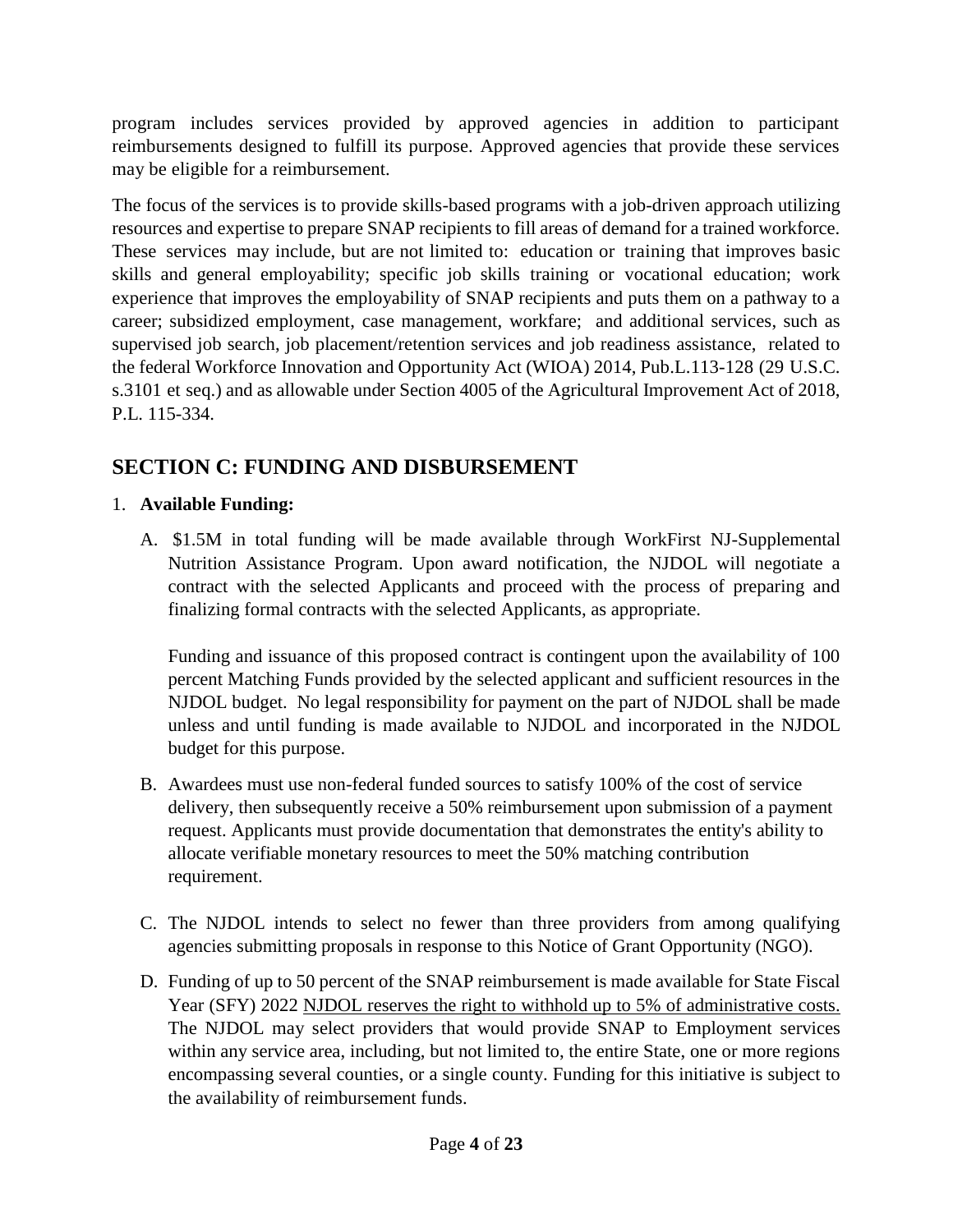- E. Maximum Award: \$375,000.00 per award.
- F. Performance-Based Funding Structure: Each grantee is expected to serve a minimum of 50 participants in each of the two components. The two program components are as follows:
	- Education and/or job related-certificate training
	- Supervised Job Search and Job Placement/Retention

Grantees will be reimbursed for 50% of the service delivery costs up to \$3,750 per program participant for each component completed, provided that the grantee is in compliance with the requirements listed in Section E: Program Outcomes.

#### 2. **Disbursement Vehicle:**

- A. The NJDOL will enter into cost-reimbursement contract agreements with all providers selected to provide services. The contract will be up to a 12-month term beginning on the date of execution. Contracts are subject to Section C-1 Available Funding (above) and Section E Program Outcomes. This is a 50 percent cost-reimbursement contract with no advances. Upon award notification, the NJDOL will negotiate contracts with the selected applicants. NJDOL reserves the right to withhold up to 5% of administrative costs.
- B. Funding and issuance of this proposed contract is contingent upon the availability of 100 percent matching funds provided by the selected applicant and sufficient resources in the NJDOL budget.
- C. The NJDOL assumes no responsibility or liability for an applicant's incurred costs to plan or prepare a proposal in response to this NGO.

## <span id="page-4-0"></span>**SECTION D: ELIGIBLE ENTITIES/APPLICANTS**

Qualifying agencies with the capability to receive and manage grant funding, implement employment and training (E&T) programs, and provide quality service to eligible participants are encouraged to apply. Qualifying agencies must have the capability to deliver allowable services that assist SNAP recipients in acquiring the skills, training, work, or experience necessary to obtain meaningful employment. Qualifying agencies or eligible applicants include:

- Local governments;
- Non-profit organizations;
- Community-based organizations;
- Institutions of higher education;
- Local businesses;
- Foundations:
- A consortium of organizations.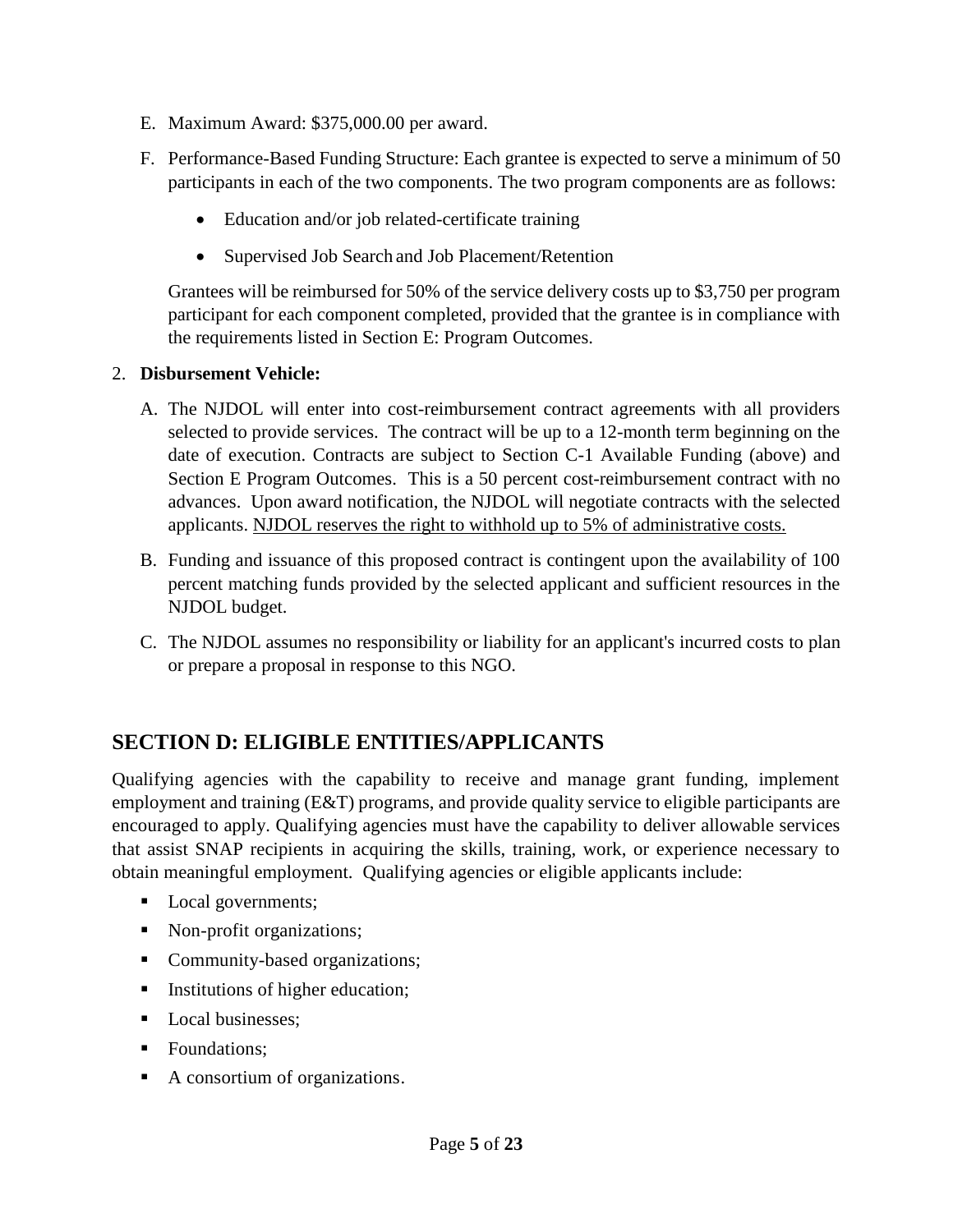## <span id="page-5-0"></span>**SECTION E: PROGRAM OUTCOMES**

NJDOL will assess the grantee's Program Outcomes by using the performance-based standards to measure the capacity for- and progress of- partnering providers conducting educational training, job-training, certificate-based training, and aiding with attainment and retention of employment.

To receive the allowable reimbursement of 50 percent, providers must meet the following performance standards: Note: NJDOL reserves the right to withhold up to 5% administrative costs.

- Enrollment: Educational and training programs will be measured by capacity and attendance, with the minimum required capacity no less than 80 percent per class or training program.
- Participant Involvement: Participants must have a minimum attendance rate of 90 percent.
- Participant Outcomes: Success will be measured, in part, based upon the completion rate, the number of participants that obtain the applicable certificate, and the number of participants that successfully find employment.
- 1. For partnering providers who conduct **educational and/ or job-related certificate training**, the reimbursement of 50 percent will be earned by successfully meeting the following benchmarks: NJDOL reserves the right to withhold up to 5% administrative costs.
	- A. Fifty (50) percent of the total cost of service delivery will be provided to the provider when each participant completes the class.

(Note: The provider must maintain a minimum attendance rate of no less than 90 percent in order to be eligible for reimbursement)

- 2. For partnering providers who provide **supervised job search and job placement/retention activities**, the reimbursement of 50 percent will be earned by successfully meeting the following benchmarks: NJDOL reserves the right to withhold up to 5% administrative costs.
	- B. Fifty (50) percent of the total cost of service delivery will be provided when each participant successfully completes the program by securing employment and retaining that job 90-days later.

(Note: The provider must maintain a minimum attendance rate of no less than 90 percent in order to be eligible for reimbursement)

C. **Cross-Component Leveraging:** No more than half of the contracted unduplicated number of participants may be serviced only in either the educational/job-related certificate training component or the job search activity component. Please note that partnering providers will be obligated to provide job retention support services for a minimum of 30-days and a maximum of 90-days after program participants secure a job. Providers must submit a 30 to 90-day retention report to NJDOL on a quarterly basis. NJDOL will provide a standard reporting template.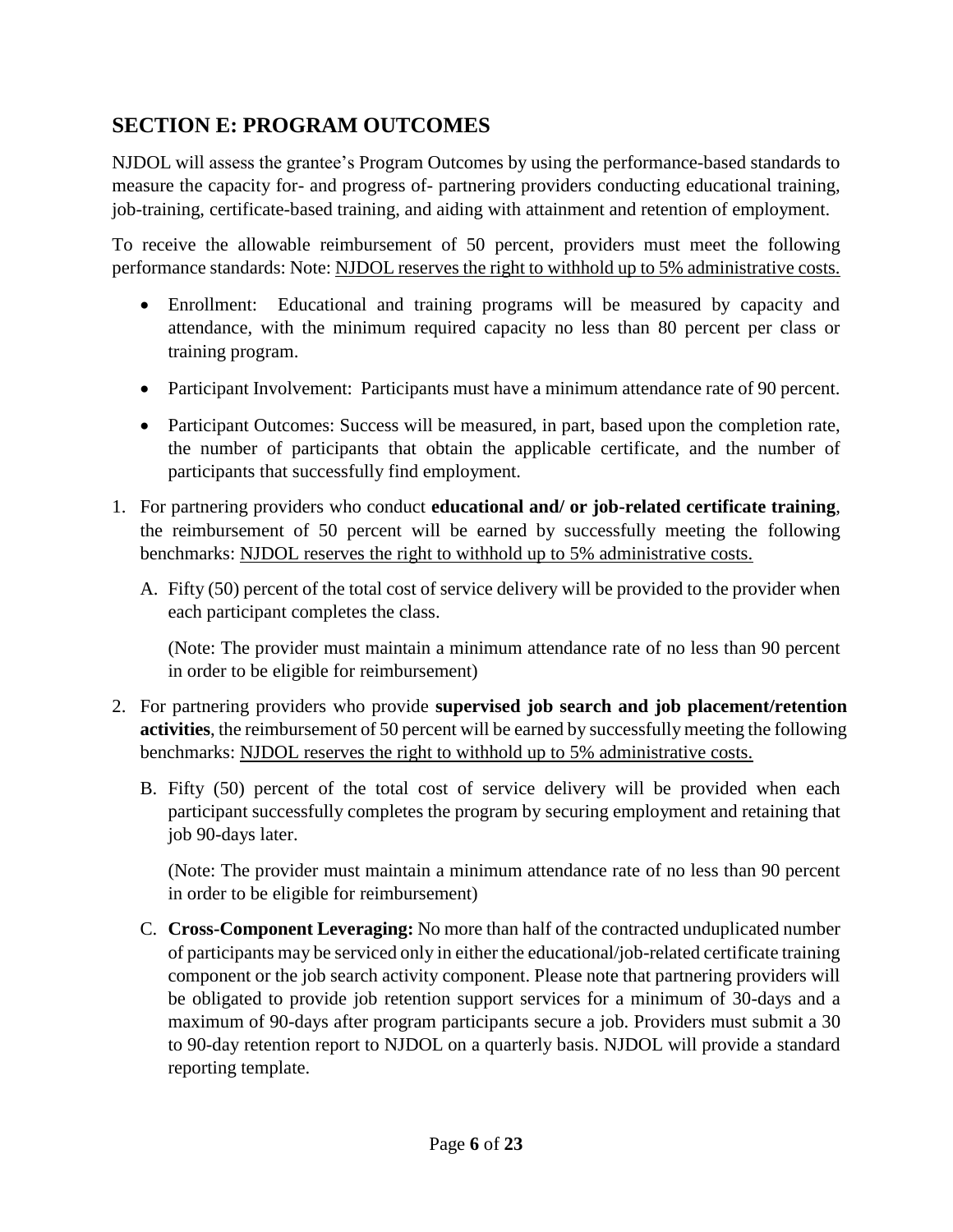#### 3. **Performance Standards**

Upon selection, NJDOL shall negotiate a Memorandum of Understanding (MOU) with the provider partners, DHS/DFD, and County Boards of Social Services, as applicable. The MOU shall define the extent and degree of assistance among the Department of Human Services Division of Family Development (DHS/DFD), partner providers, and the County Boards of Social Services.

The NJDOL reserves the right to establish additional performance standards for providers.

If the NJDOL finds that a provider has not conducted its project activities in accordance with the established performance standards, or that a provider has otherwise failed to comply with the requirements of P.L. 2013, Chapter 45, NJDOL may take such action to correct the deficiencies of the provider including contract termination.

#### 4. **Reporting Requirements**

- A. The NJDOL shall, in consultation with the partnering agency, county boards of social services, OSCCs, and the Department of Human Services Division of Family Development (DHS/DFD):
	- i. Submit requests for SNAP to Employment reimbursements and fulfill all reporting and other SNAP to Employment administrative responsibilities required by the Food and Nutrition Service in the United States Department of Agriculture;
	- ii. Distribute SNAP to Employment reimbursements received by the State under this project to the partnering providers whose non-federal resources and program expenditures generated the reimbursements in accordance with the outlined provisions;
	- iii. Collect data concerning partnering providers and project participants, activities, and outcomes;
	- iv. Monitor and audit partnering providers on a routine basis to ensure fiscal and program integrity.
- B. In addition to meeting the Applicant qualifications and performance outcomes defined in the NGO, the selected SNAP to Employment provider agency will be required to produce monthly programmatic and financial reports to include:
	- i. Keep individual client records
	- ii. Collect data on the required National Reporting Measures for each component offered designed to serve at least 50 participants during the FFY as identified in 7 CFR 273.7(c).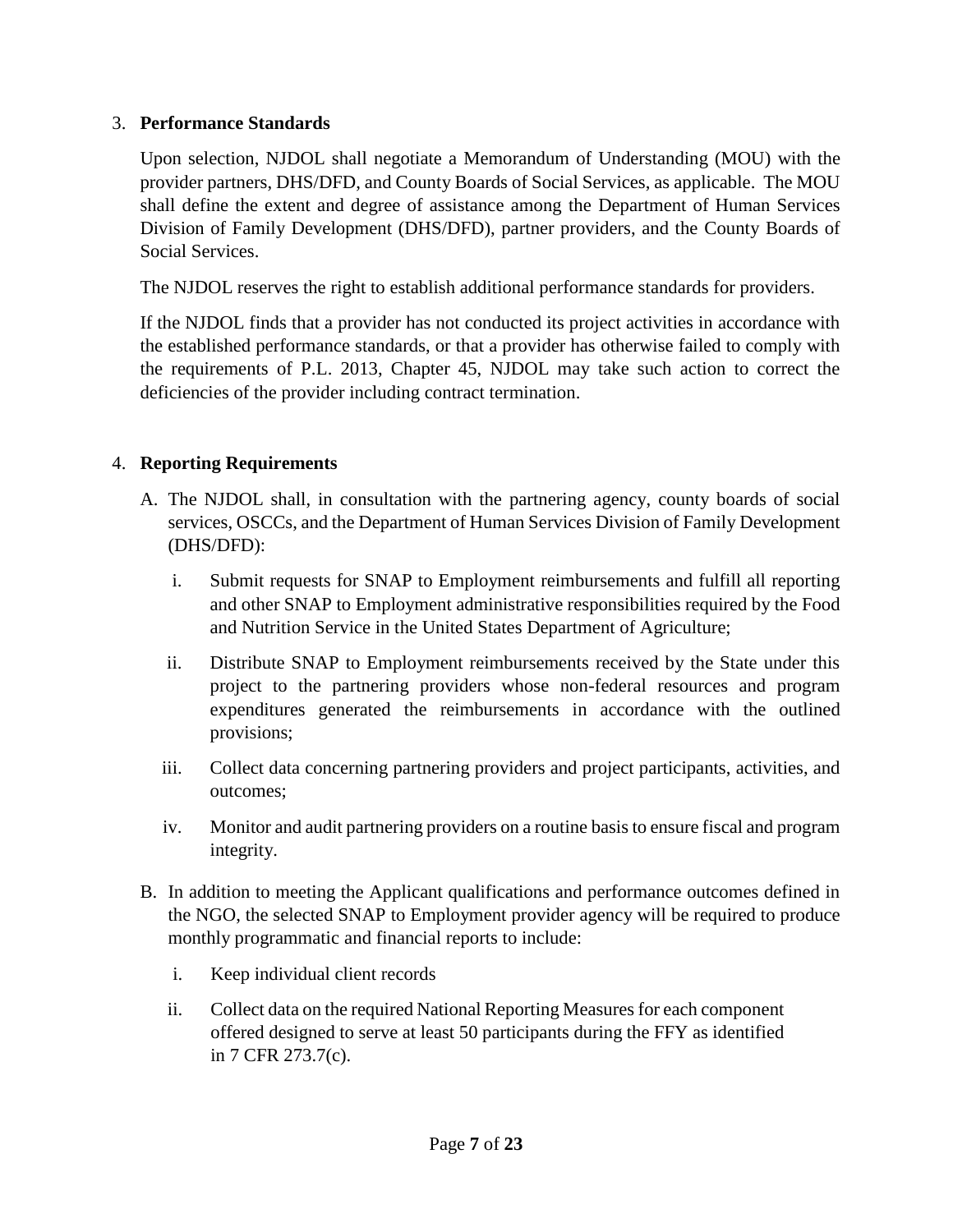- iii. Collect data on the required reporting elements in the E&T Program Activity Report
- iv. Track component participation and weekly hours of attendance
- v. Track staff time devoted to activities under this project
- vi. Report progress among program participants and expenditures
- vii. Report benchmarks around training; and
- viii. Report benchmarks around achieving goals with the program recipient.

## <span id="page-7-0"></span>**SECTION F: APPLICATION PROCESS**

#### 1. **PROPOSAL FORMAT**

A. **Presentation:** Applicants must adhere to the following application format. In addition, NJDOL strongly encourages Applicants to review Section H **–** Evaluation of Grant Application and Selection Criteria. That section informs applicants how the project narrative, budget summary, and narrative should be structured and the criteria the NJDOL will use for selection.

The proposal application must be typewritten on  $8\frac{1}{2}$  X 11" pages with margins of at least 1-inch on all sides. The proposal application, not including attachments, shall not exceed 25 double-spaced pages with a 12-point size, using Times New Roman font. Proposal pages must be numbered.

- B. **Cover Sheet:** The one-page cover sheet should include, at a minimum:
	- i. Applicant's name and mailing address
	- ii. Primary contact's name, job title, phone number, and email address.
	- iii. Grant program title and subprogram title (if applicable).
	- iv. Applicant entity's Federal Employer Identification Number
- C. **Table of Contents:** The one-page table of contents must list relevant page numbers with topics.
- D. **Project Narrative:** The project narrative should clearly identify what the applicant is proposing and how it will address a need, the expected results and/or benefits of the proposed activities, and how it will meet the NGO program scope and objectives. The project narrative should include the following sections:
	- i. The proposed project design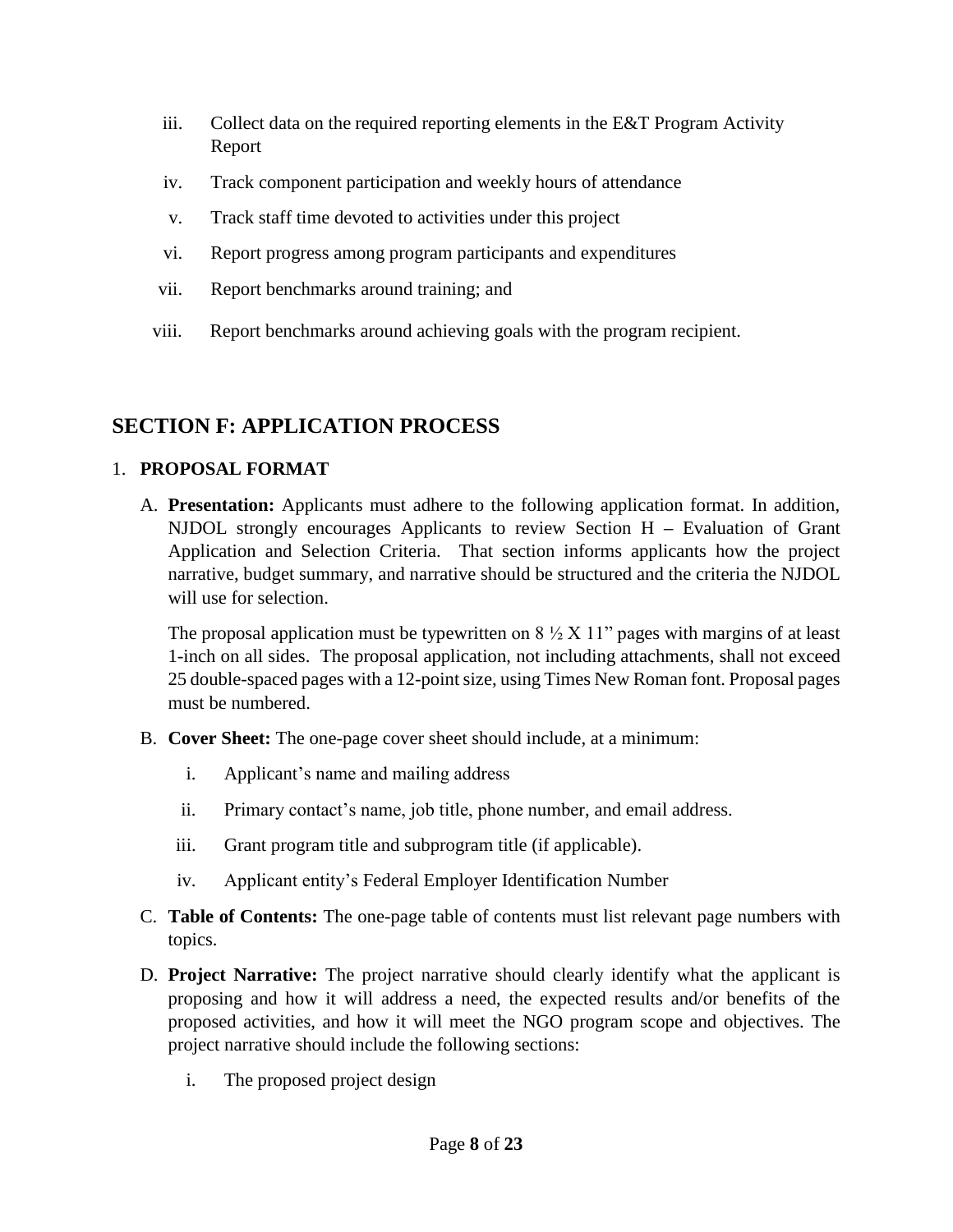- ii. The implementation plan and organizational capacity; and
- iii. The capacity to support an independent evaluation. Applicants should refer to the section on Grant Evaluation and Selection Criteria for additional details on how the project narrative should be organized and what criteria NJDOL expects the project narrative to include. The project narrative should be no more than 25 double-spaced pages, not including the cover sheet, table of contents, resumes, letter(s) of commitment, budget narrative, appendices, and required forms.
- E. **Application Budget Summary and Narrative:** (In addition to the 25-page Project Narrative) The Applicant should provide a one-page application budget summary and an accompanying budget narrative. The budget narrative should correspond with the proposed project narrative and application budget. The narrative must justify and support the actual needs of the budget's direct cost. If the budget includes indirect costs, the Applicant must provide a copy of its most recently approved Federal, indirect cost rate agreement. The budget narrative is not to exceed 3 pages,  $8\frac{1}{2}$  X 11" with margins of at least 1-inch on all sides, in a 12-point Times New Roman font with numbered pages.

#### 2. **APPLICATION INFORMATION**

#### A. **Letter of Intent**

Eligible Applicants that intend to apply are strongly encouraged to do so no later than 3:00 PM, **November 24, 2021**. This notice does not obligate the entity to apply but provides the NJDOL with useful information in preparing for the review and selection process. Eligible Applicants may apply without submitting a Letter of Intent. The notice should include the potential Applicant's name and address, organization's name, telephone number, and email address of the primary point of contact. The Applicant can send the letter via email to the Office of Transitional Services identified below:

> Ahmad McDougle, Assistant Director Workforce Development, Office of Transitional Services New Jersey Department of Labor and Workforce Development email: [ahmad.mcdougle@dol.nj.gov](mailto:ahmad.mcdougle@dol.nj.gov)

#### B. **Application Due Date**

The complete application must be submitted to the NJDOL no later than **3:00 pm, December 20, 2021.** The application must be submitted via email to [WFNJ@dol.nj.gov.](mailto:WFNJ@dol.nj.gov)

Applications received after the deadline will be deemed ineligible and will not be reviewed or considered. The NJDOL will not consider any additions or revisions to an application once it is received. In the event the project narrative or budget and budget narrative exceed the prescribed page limits, the NJDOL will only review and consider up to the page limit and discard any excess.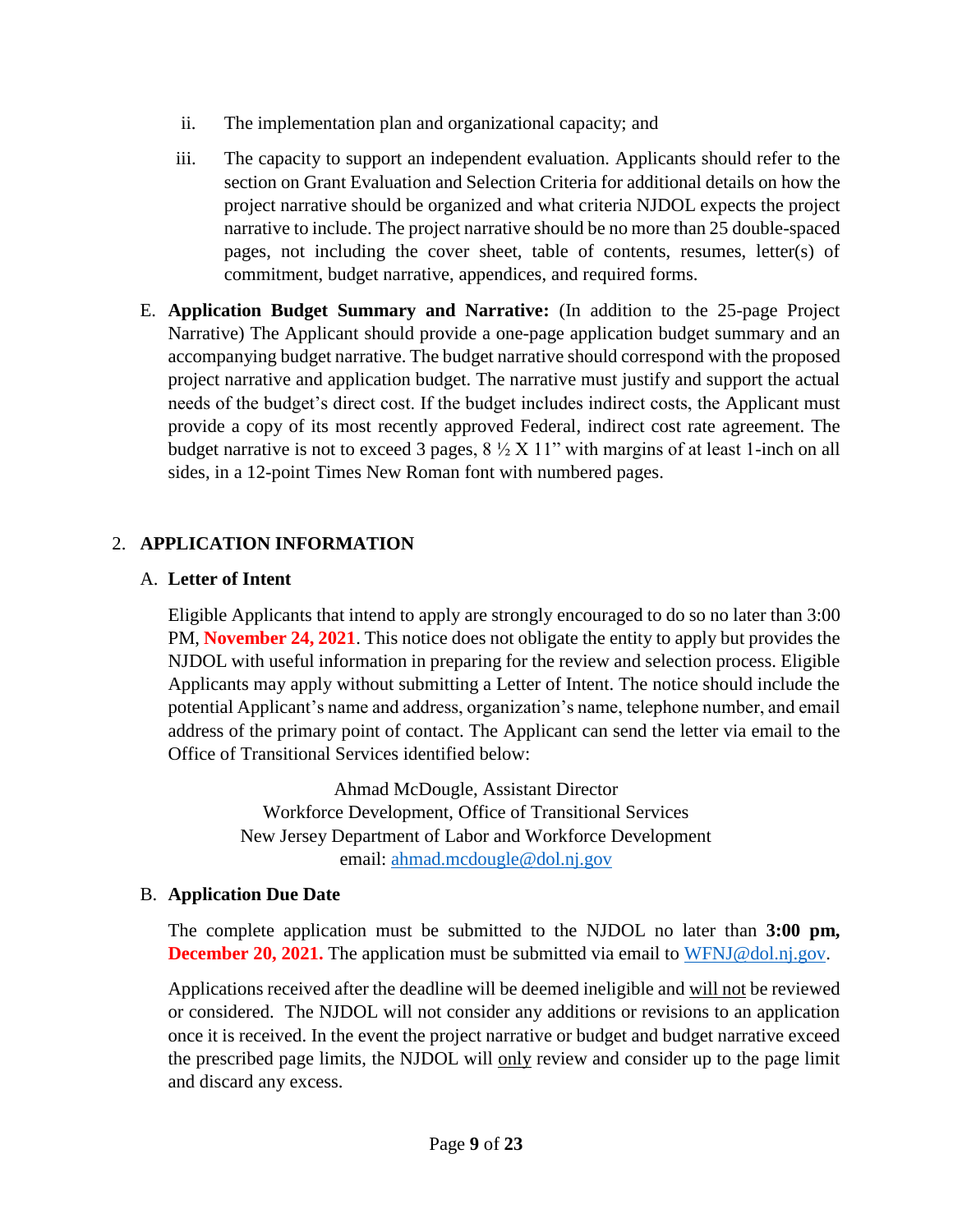#### C. **Technical Assistance Workshop**

The NJDOL will host and convene a Technical Assistance Workshop to answer questions related to the SNAP to Employment NGO. While encouraged, participation in the workshop is not a requirement to submit a proposal application. Applicants that wish to participate in the workshop can log in using the link displayed below:

SNAP STEPs to Success NGO Technical Assistance Workshop

#### **Nov 22, 2021 01:00 PM Eastern Time**

#### **[https://us02web.zoom.us/j/83093540264?pwd=Q2hoTE42c1VCMmRMcE40Umw2R](https://us02web.zoom.us/j/83093540264?pwd=Q2hoTE42c1VCMmRMcE40Umw2RktEQT09) [ktEQT09](https://us02web.zoom.us/j/83093540264?pwd=Q2hoTE42c1VCMmRMcE40Umw2RktEQT09)**

**Meeting ID: 830 9354 0264**

**Passcode: NJDOL**

#### <span id="page-9-0"></span>**SECTION G: GRANT EVALUATION AND SELECTION CRITERIA**

#### 1. **Grant Evaluation**

The NJDOL will pre-screen all requests for funding to ensure they contain the required documents and information. Applications submitted without the required supporting documents will be deemed non-responsive. If an application does not include all appropriate information, the NJDOL will consider the application non-responsive and eliminate it from further evaluation.

After initial screening, the NJDOL will convene an evaluation panel to consider each grant application's merit. Each application that passes the initial screening will be given to the panel to be evaluated and scored according to how well it addresses each application component. The NJDOL will not award points for application components that are required. The NJDOL will award points based on the clarity and quality of the Applicant's design of the proposed approaches and strategies. The panel members will recommend applications for consideration for a grant award based on the evaluation scoring.

The selecting official reserves the right to award a grant to meet agency priorities, program balance, geographical representation, or project diversity, notwithstanding the points awarded to each application.

The Commissioner has identified specific areas of interest such as activities or services that target those with significant barriers to employment, including work-based learning strategies such as pre-apprenticeship, registered apprenticeship, and On-the-Job-Training. The NJDOL may also ask Applicants for additional clarification prior to final selection.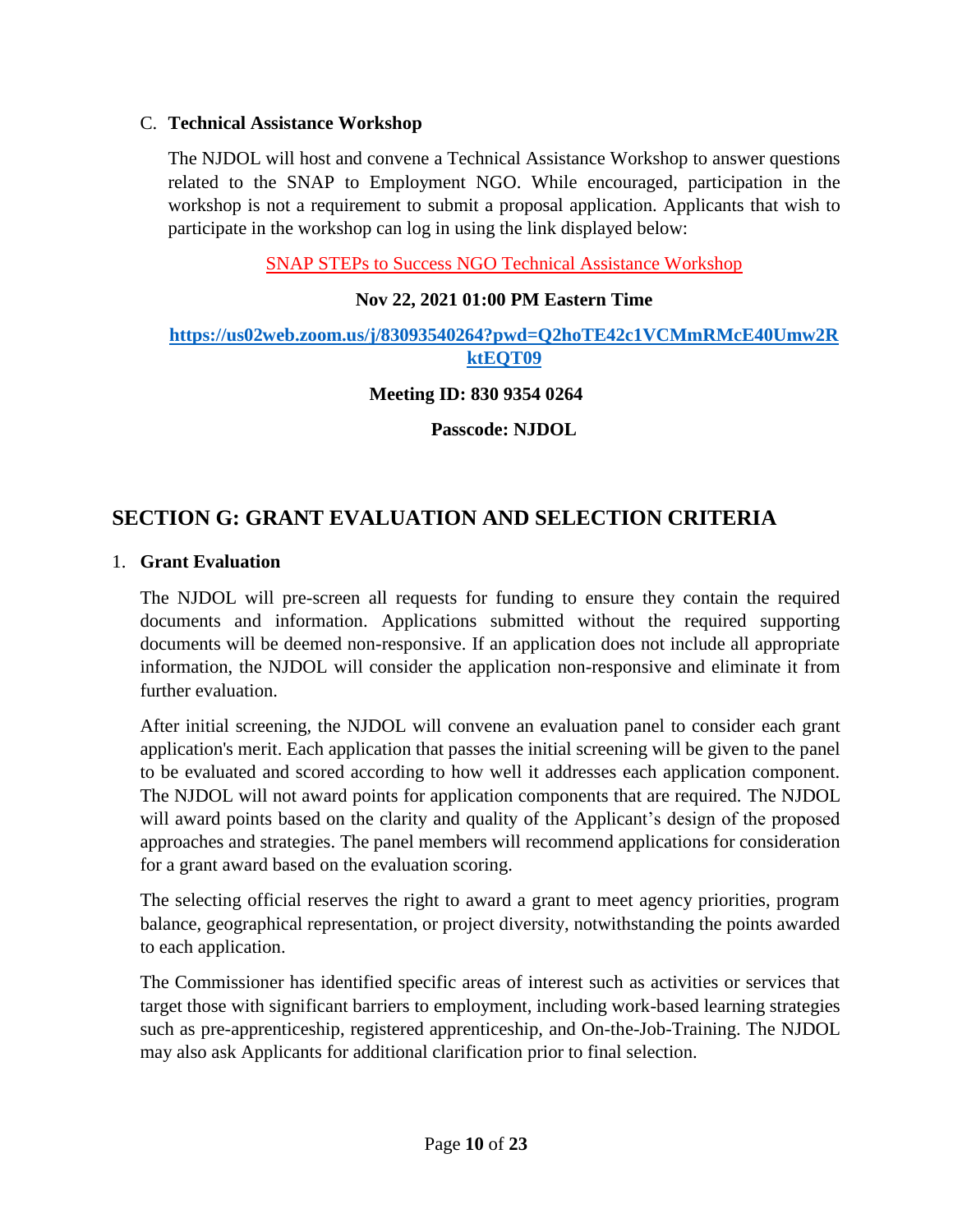The NJDOL reserves the right to use this solicitation and competition to extend contracts of successful Applicant for up to one year at a time with the option for a total of three successive renewal options, contingent upon available funding.

#### 2. **Selection Criteria**

The following selection criteria will be used to evaluate the applications for this NGO:

| <b>Criteria</b>                                 | <b>Points</b> |
|-------------------------------------------------|---------------|
|                                                 |               |
| <b>Executive Statement</b>                      | 10            |
| Program Plan and Design                         | 50            |
| Implementation Plan and Organizational Capacity | 25            |
| <b>Application Budget and Budget Narrative</b>  | 15            |
| <b>Total</b>                                    | 100           |

#### 3. **Proposal Outline**

#### A. **EXECUTIVE STATEMENT (10 points)**

This section should provide an overview of the labor market and employer needs in the area where the program will operate and discuss the target population's needs and barriers to employment. The statement should lay the groundwork for the project design, linking in-demand, emerging, or growth industries to the proposed activities and the target population for the proposed pilot. Not to exceed 5 pages.

#### i. **Project Area Information**

- a. The applicant provides an overview of the geographic size, urban/rural disposition of community served, economic circumstances, and the needs of both businesses and potential pilot participants to demonstrate project need in the proposed community.
- b. The application includes the SNAP-participating population size, the project area, the size of the target population, and the number of participants expected to receive services under the program specified by year or in total.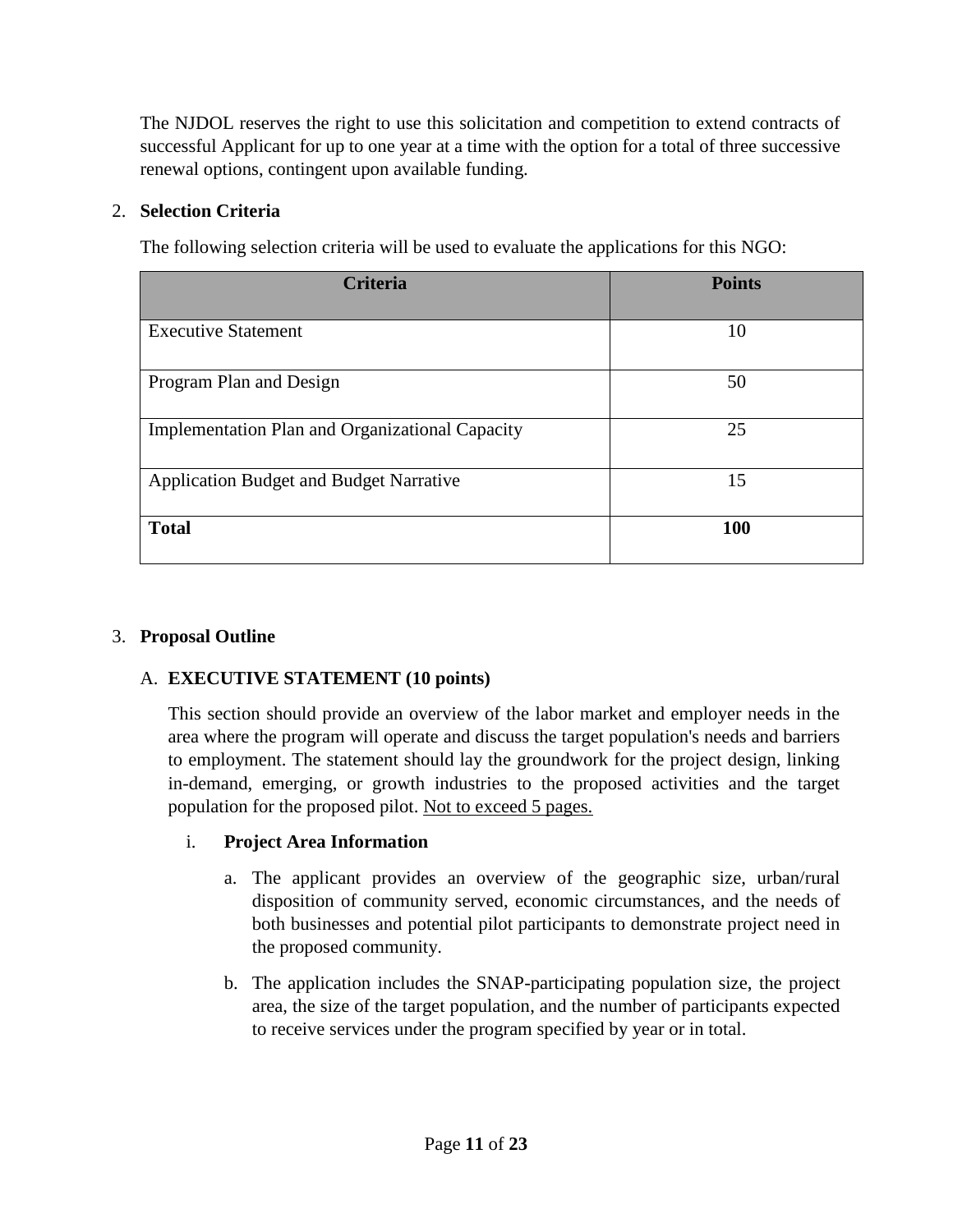#### ii. **Target Population**

- a. The applicant provides a clear description of the target population and how the project will ensure the accomplishment of program goals.
- b. Applicant identifies whether the SNAP recipients include at least one of the following target populations: individuals with low skills or limited work experience, individuals with significant barriers, individuals defined as Able-Bodied Adults Without Dependents (ABAWDS), or individuals who are already working.
- c. Builds a sound, logical case for how the targeted population could be prepared for, trained, or attached to the jobs available in the local economy.

#### iii. **Labor Market Information**

- a. The applicant identifies and cites evidence for specific in-demand industries or occupations in the project area. Evidence should include the source of information such as the Bureau of Labor Statistics, the Department's Office of Research and Information (ORI), employers, or other written labor market information provided by employers or workforce experts.
- b. The applicant discusses the specific skills and competencies needed for these occupations.

#### B. **PROGRAM PLAN AND DESIGN (50 points)**

This section should outline the E&T approach, partnerships, and collaborative efforts; outreach, referral, and participation reporting process; assessment and placement. The program plan and activities must reflect compliance with governing legislation and the implementing regulations, except where expressly provided by the Act and guidance in this NGO. This section is not to exceed 15 pages.

#### i. **Program Plan**

- a. The applicant's program plan should link the proposed approaches and strategies, labor market characteristics, participants' characteristics, and needs to ensure program participants obtain employment and increase earnings. The primary goal of the overall approach or strategy, such as education and training, credential acquisition, rehabilitative services for individuals with barriers to employment, rapid attachment, or a mix of multiple strategies, must be logical and clear.
- b. The application identifies those responsible for each major component of service delivery or activity and information on the included roles and responsibilities of those responsible. The assigned roles and responsibilities are appropriate, given the capacity and expertise of the responsible staff. The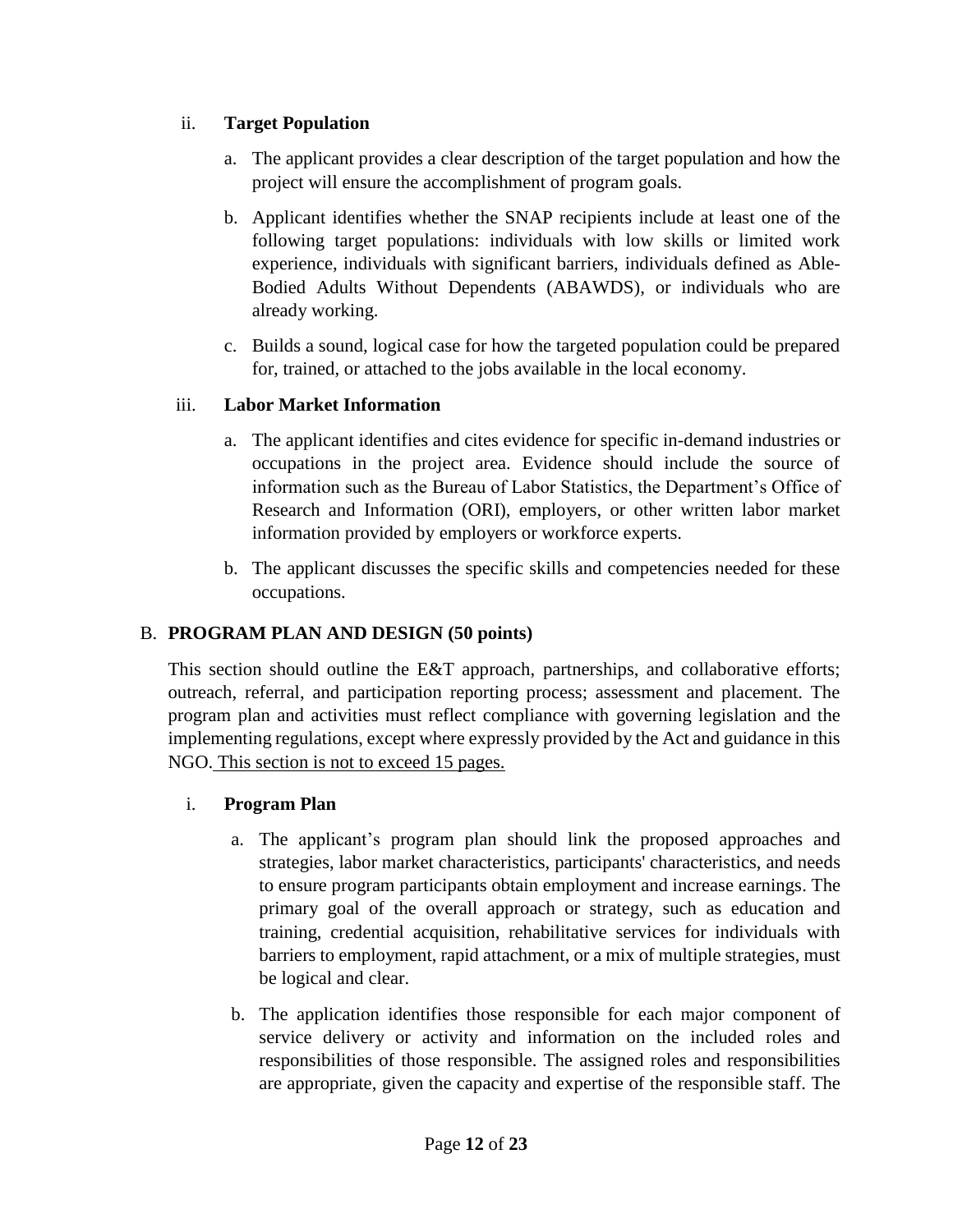application should clearly identify partners and explain how the program will enhance service delivery and implementation effectiveness.

- c. The length, duration, and level of support associated with the program activity are clearly defined.
- d. The application identifies the services, activities, or approaches that will be provided. Applicants will be awarded points based on the clarity and quality of the applicant's design of the proposed services and activities. Furthermore, each eligible applicant's proposal shall include in its program plan a description of how the agency's activities fulfill the purposes of the New Jersey SNAP E&T Program. The plan shall include but not limited to the following information:
	- The program goals and objectives, including the agency's priorities for serving eligible participants
	- The program design, including strategies for targeting and recruiting eligible participants; educational skills and training activities; work-related activities; job preparation, placement, and retention activities; strategies for coordinating with the county boards of social services and the NJDOL; and methods for providing support services, including case management, early intervention, career counseling, and referrals for additional programs and services;
	- The program budget, including the overall resources to be used to support the agency's NJ SNAP E&T program activities, the specific non-federal resources to be used to generate SNAP E&T program reimbursement funds, and the intended utilization of anticipated SNAP funding;
	- The extent to which community partners, including subcontractors, will be involved in the agency's activities
	- The application describes the case manager's role and activities in helping participants prepare for, obtain, and retain employment. If applicable, the application describes the process for addressing barriers faced by the target population
	- The application explains the types of services and duration of job retention support. Applicants should specify how the program will continue to provide services for a minimum of 30 days and a maximum of 90 days after participants complete the program.
	- The application includes details on the length and level of the subsidy to employers for projects that include subsidized employment. The application explains the process for selecting employers and outlines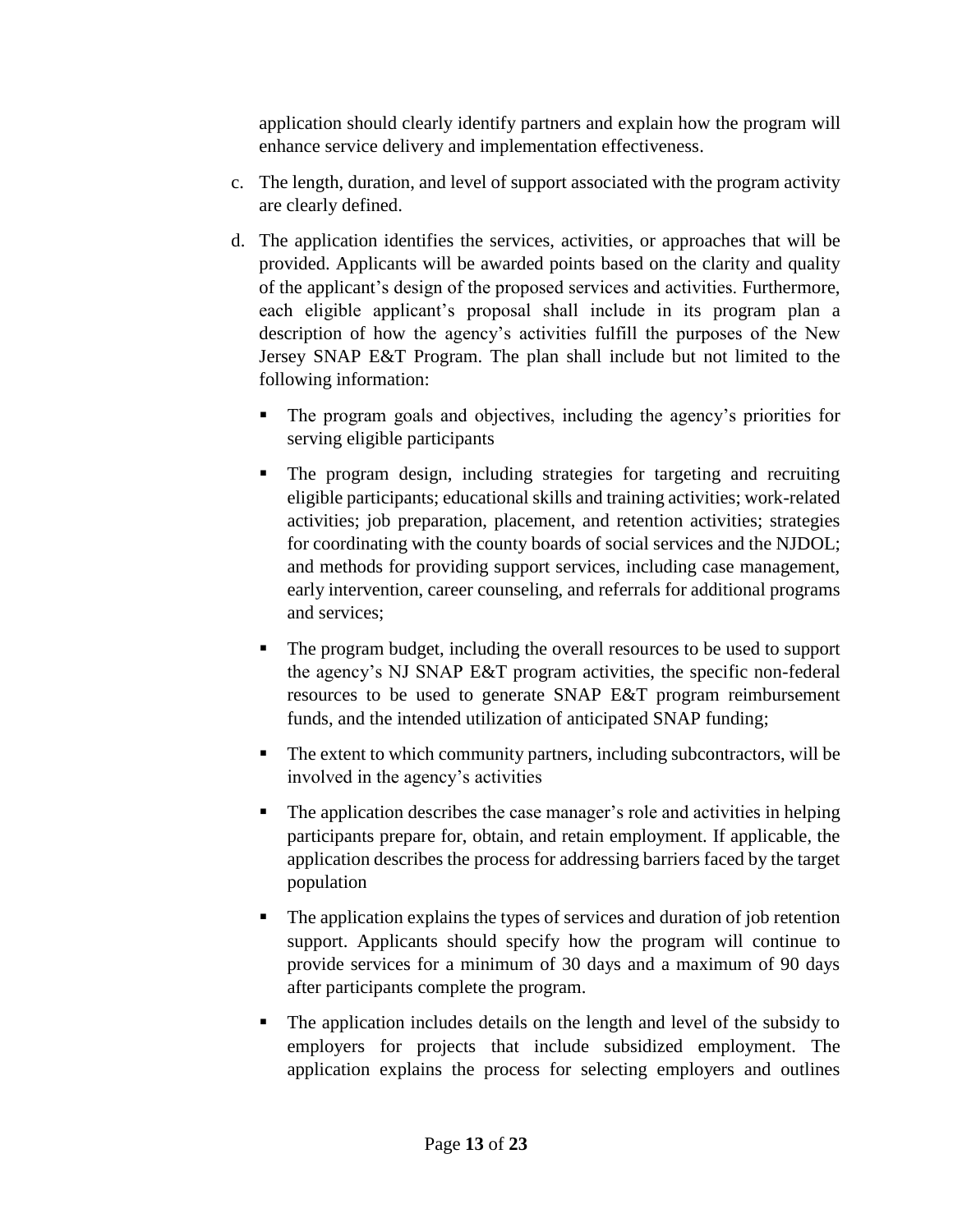employers' expectations, including the sustainability of employment once the subsidy expires.

- When applicable, the provider's application provides detail on how the agency is equipped to recognize and respond when participants may need services related to substance abuse and mental health need. Such mental health and/or substance use services may qualify for an exemption from SNAP E&T and necessitate additional services and treatment that cannot be paid for through this grant.
- The application identifies the industry-valued credentials or college credit associated with proposed activities when career pathways or strategies that link education and training are included
- The application provides a clear description of how project design ensures consistency with occupational laws, standards, and licensing requirements, where relevant, and where training includes credentialing; the design promotes progression between credentials, including offering credit for prior learning and linking any credentials offered to higher-level degrees in the workforce and education systems;
- e. As a whole, the applicant presents a robust logic model demonstrating how the proposed activities will lead to short- and long-term improvements in employment and earnings and describes why the proposed project is wellsuited for the target population(s). The applicant explains how the project design and proposed activities build on promising practices, evidence-based strategies, or a robust logic model.
- f. The applicant provides a clear description of how the proposed effort is consistent with labor market information and the target population's needs.
- g. Applicant demonstrates that proposed activities are new, innovative, and an expansion of existing services.

#### ii. **Program Design**

When selecting providers, the NJDOL will prioritize providers that would:

- a. Serve SNAP recipients with significant barriers to employment, including, but not limited to: Able-Bodied Adults Without Dependents (ABAWDS) required to participate in E&T programs as a condition of receiving SNAP benefits; individuals with a history of substance abuse or other work limitations; exoffenders; individuals with low literacy or limited English proficiency; veterans who are not eligible for other E&T programs; and persons who are 16 through 24 years of age;
- b. Serve unemployed or underemployed parents, including non-custodial parents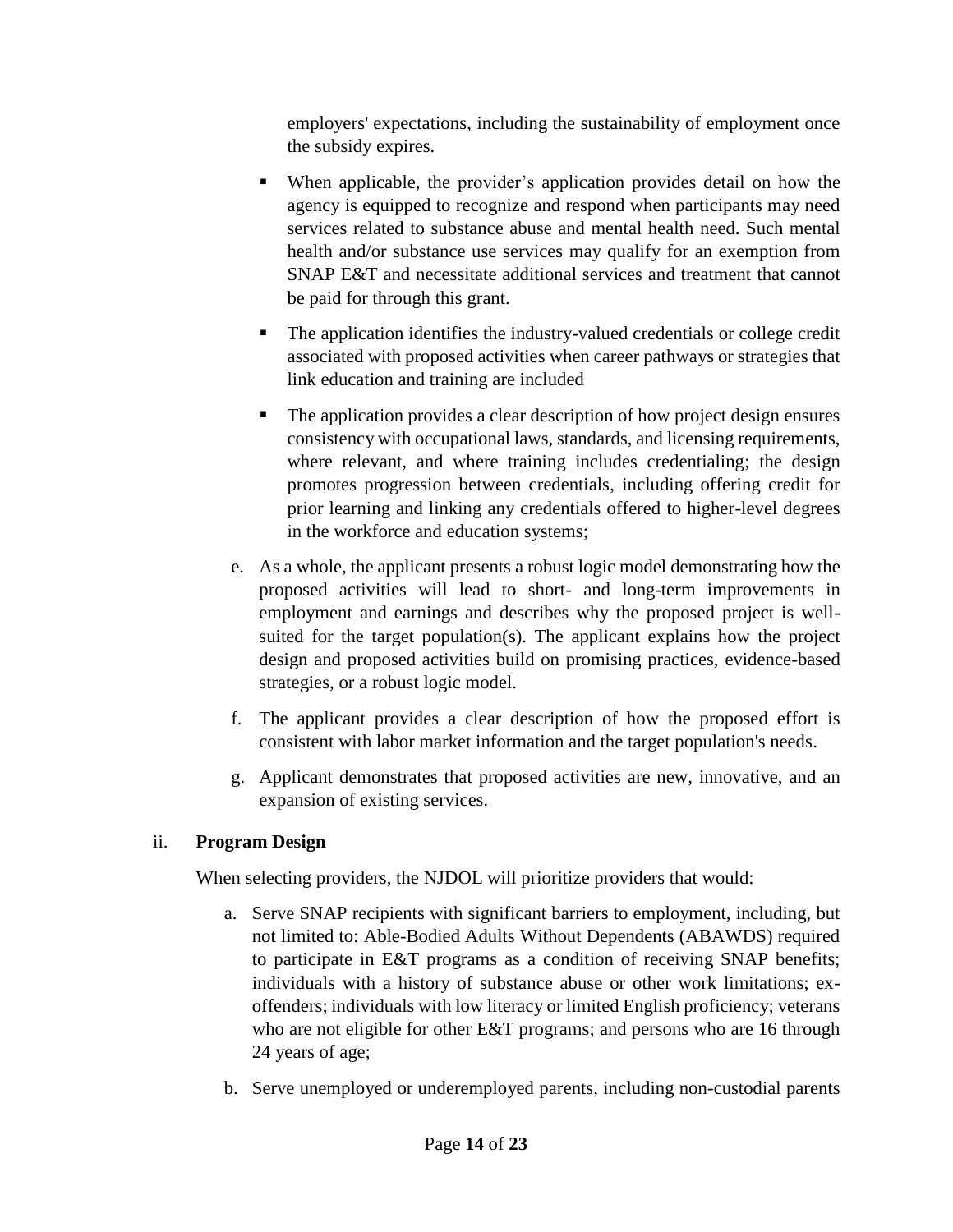and parents who have exceeded their Work First New Jersey, Temporary Assistance for Needy Families (TANF) 60-month lifetime limit on cash assistance.

- c. Provide training in both vocational and technical skills and "soft skills" or "essential workplace skills," including, but not limited to, workplace preparation training, teamwork, problem-solving, time management, and conflict resolution.
- d. Provide training that results in industry-valued credentials, which prepares recipients for employment or reemployment in industries with projections of growth, as identified in collaboration with the NJDOL.
- e. Provide 100% percent of the service delivery cost, with the expectation that the entity will receive a 50% reimbursement once the payment request is approved by NJDOL. Matching funds can be produced from cash donations or monetary contributions but must come from a non-federal source. Matching funds means the total 50 percent to match the reimbursement. NJDOL reserves the right to withhold up to 5% of administrative expenses.
- f. The State of New Jersey (the State) will not reimburse the agency unless and until funds are made available to the NJDOL and incorporated in the NJDOL budget for this purpose. The State is not responsible for any changes in federal funding availability.
- g. Conduct job development activities and identify how job opportunities will be secured to maximize SNAP recipients' permanent placement in employment, providing compensation at the level of a living wage and opportunities for wage progression; and
- h. Demonstrate a proven history of successful job placement and retention.
- i. **Partnerships and Collaborative Efforts** 
	- The application includes a Letter of Commitment from the applicable local Workforce Development Board and other job-training programs, if relevant, in the State or project area that describes the level of collaboration between the applicant and the workforce board or training program specific to the proposed project. If the provider is unable to secure both, the provider should include an explanation.
	- If applicable, the application provides information on additional partnerships with other organizations, networks, and businesses and provides evidence of how these partnerships enhance the program.
	- If applicable, a Letter of Commitment from each proposed partner that will contribute financial or in-kind resources toward the program or that intends to provide work-based learning opportunities is included. The letter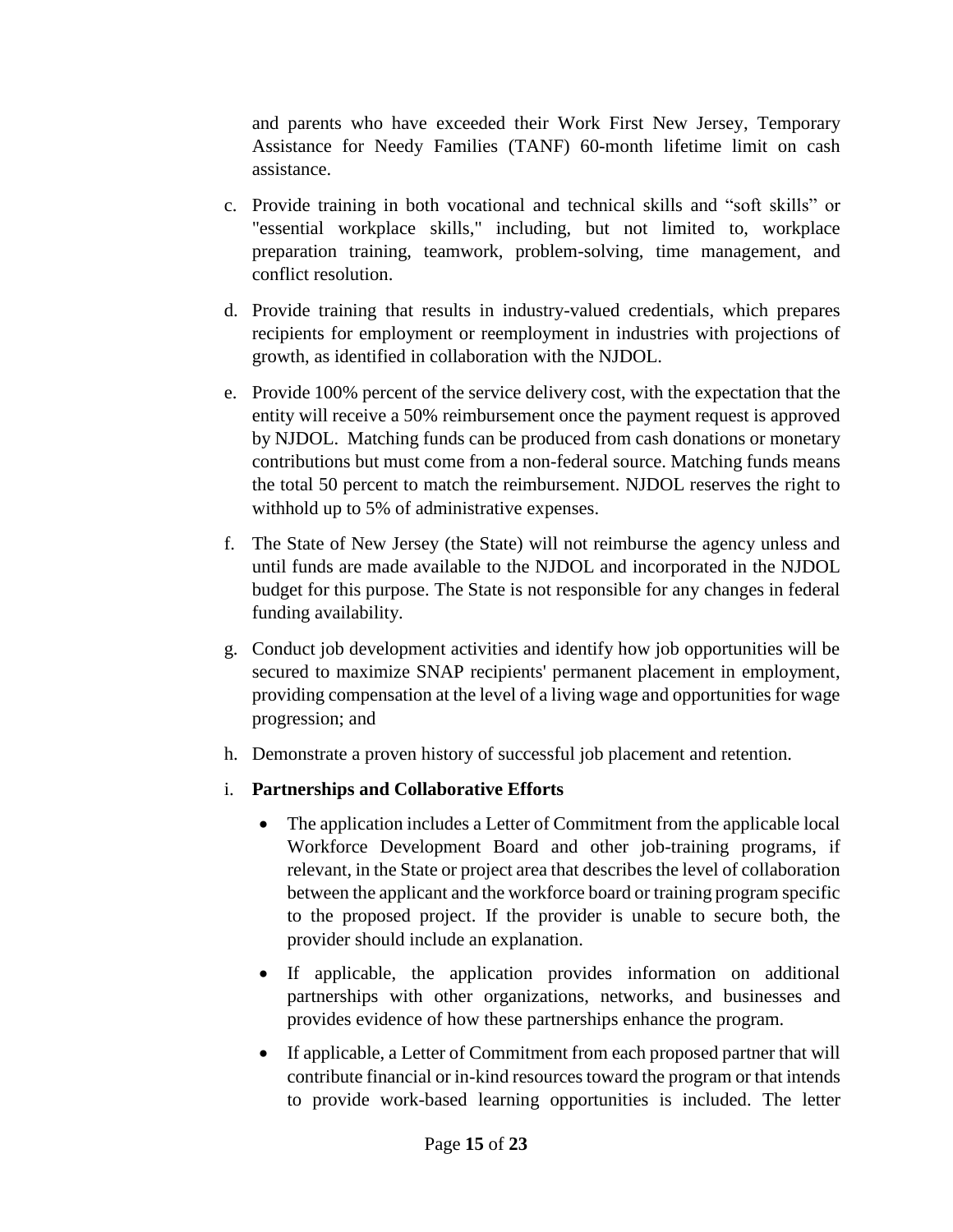outlines partner organizations' capacity, ensuring partner accountability, information sharing, and reducing risk.

#### j. **Outreach, Referral, and Participation Reporting Process**

- The application includes a clear description of how the applicant will acquire participants.
- Applicant identifies the target of how many participants will be served each month through the program.
- The application clearly outlines that the applicant is aware of the federal exemptions from participation in SNAP E&T (as described in 7 CFR 273.7) and how it will screen ensure that mandatory participants do not meet a work exemption. The applicant also describes how the participant recruitment process will consider work or other training activities in which a participant is already engaged prior to program participation.
- As described in 7 CFR 273.7 and N.J.A.C. 10:87-10, SNAP recipients are required to participate in an activity unless the county board of social services determines the recipient is exempt or meeting a good cause exemption. This process typically starts with the board; however, an exemption may not manifest until the recipient is in the E&T program. Also, the agency providing services is required to monitor attendance/compliance and provide case management. Please describe the process for monitoring compliance, providing case management services, and outreach should the participant not attend a class. The application would also describe the process to screen for good cause criteria for refusal or failure to comply, in line with federal and state requirements.
- When a program includes unsubsidized or subsidized employment, the applicant will describe how it will assess whether an individual's failure to work was due to willful misconduct or other structural challenges.

#### k. **Assessment and Case Management**

- The applicant clearly describes a reasonable employability assessment process, which at a minimum must include identification of basic needs and barriers, that will be used after an eligible participant is referred to the program before he or she is placed in an activity, and if applicable, the ongoing assessment process.
- There is a logical connection between the proposed assessment and how it will inform program participants' placement in specific activities and with employers.
- The applicant demonstrates that the capacity of whoever conducts the assessment is sound and appropriate.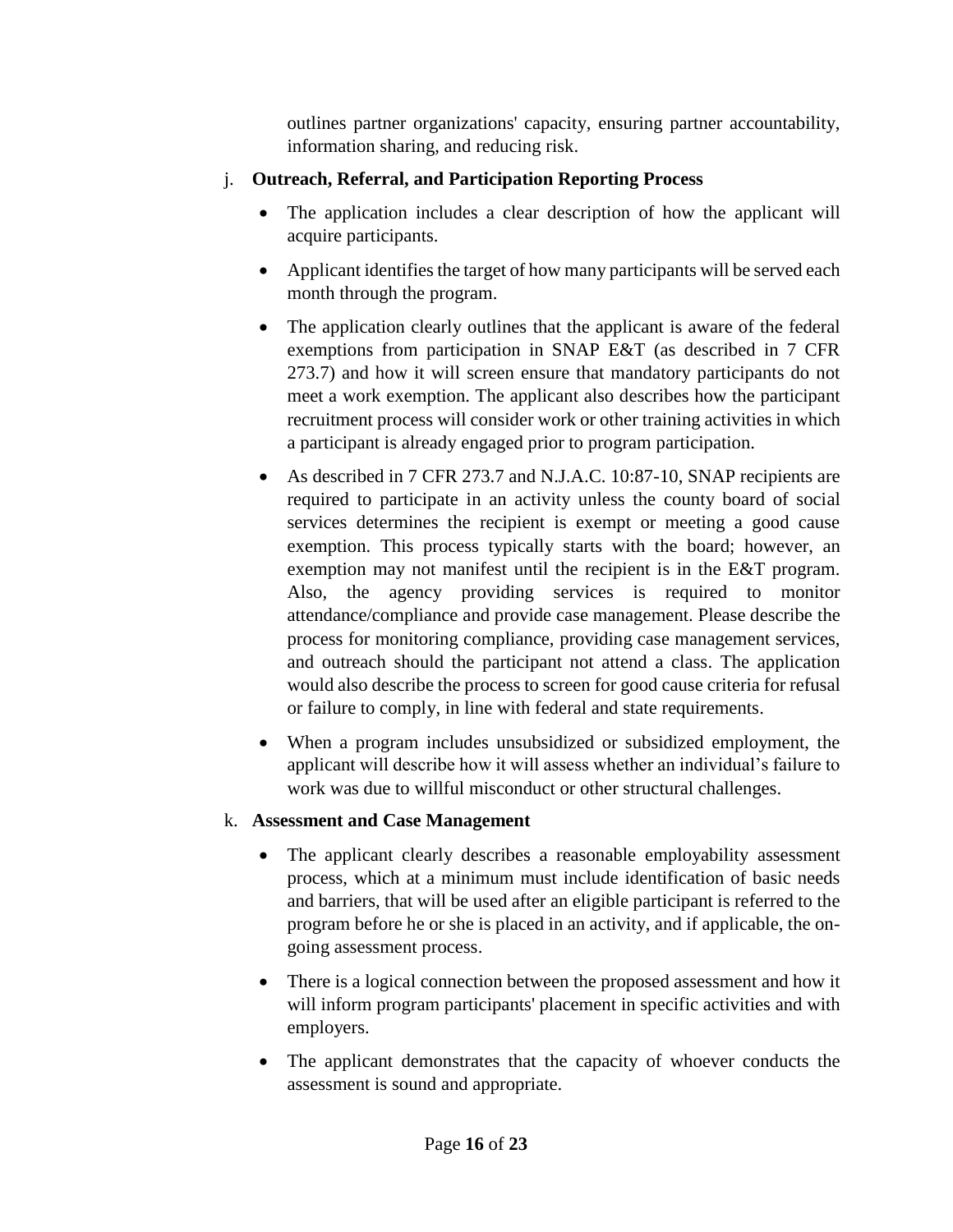• The applicant clearly describes a process to identify participant items required for successful participation in an E&T component, otherwise known as participant reimbursements. Such costs must be reasonable, necessary, and directly related to participation and shall include but not limited to transportation, books, uniforms, supplies.

#### C. **IMPLEMENTATION PLAN AND ORGANIZATIONAL CAPACITY (25 points)**

This section should briefly describe the project timeline, including all necessary implementation and start-up activities. This section should also describe the organizational capacity of the applicant. This section is not to exceed 5 pages.

#### i. **Implementation Plan**

- a. The timeline with key dates for planning, implementation, and evaluation is reasonable and realistic. Program services will be implemented **no later than February 1, 2022**
- b. The timeline includes provisions for various populations (depending upon functional education levels, work history, or barriers) taking longer than others to meet objectives.

#### ii. **Organizational Capacity**

- a. Applicant demonstrates the capacity to operate a high-quality E&T program.
- b. The application includes an appropriate program staffing plan that clearly describes key personnel and partners' roles and responsibilities.
- c. Application attaches resumes that demonstrate that the proposed project staff has the appropriate technical and experiential backgrounds for their proposed roles. If the applicant is unable to identify the project director or manager and key staff, the application includes job descriptions for positions that must be advertised.

#### D. **APPLICATION BUDGET /BUDGET NARRATIVE (15 points)**

The application budget must identify the costs attributed to accomplishing the goals of the program. The budget narrative must justify the program costs and align with the program's needs and implementation plans. Not to exceed 3 pages in addition to 25-page Project Narrative.

i. The budget narrative corresponds with the program/implementation plan and application budget. The narrative must justify and support the actual needs of the budget's direct cost.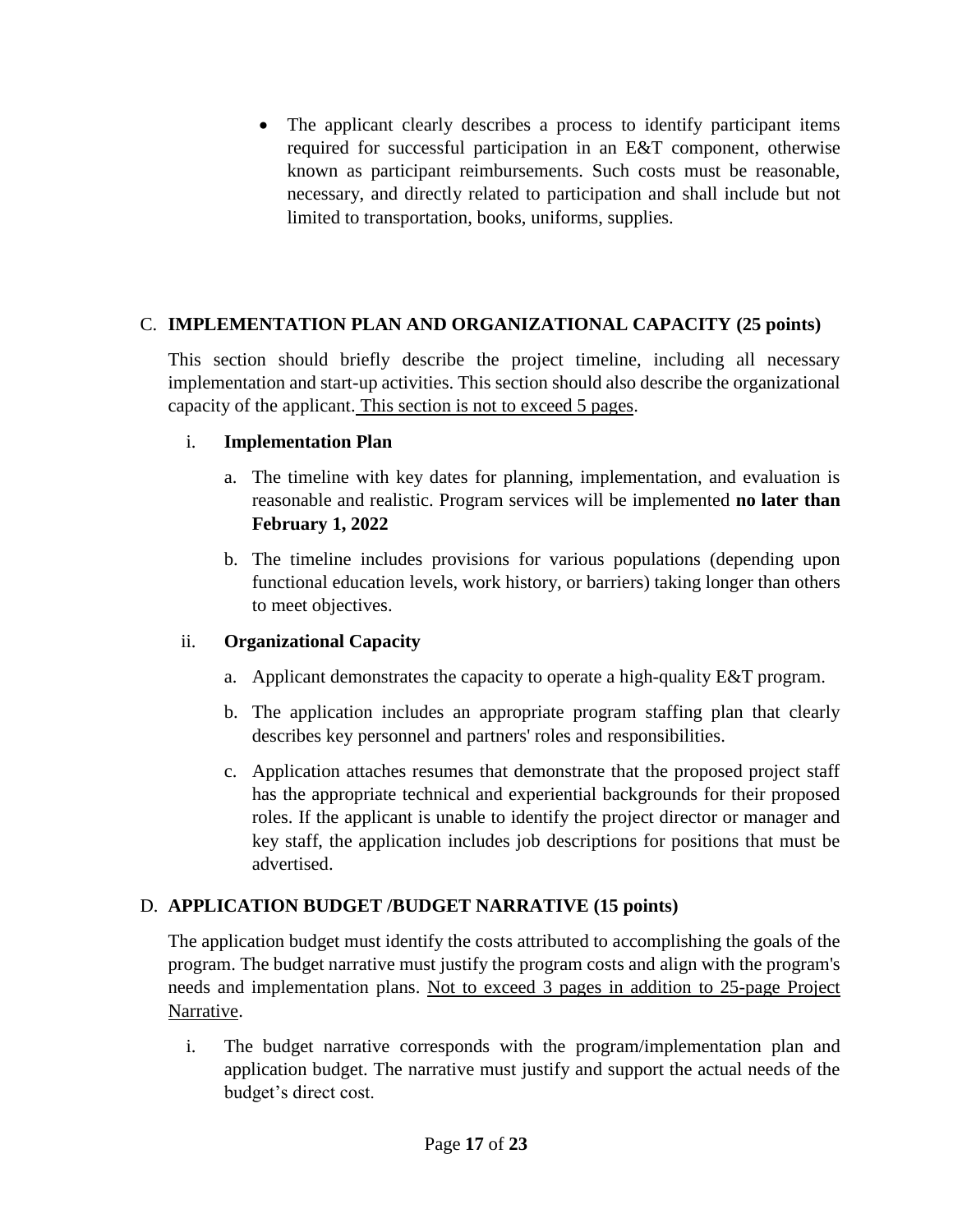- ii. The budget narrative includes language identifying how the provider will maintain the cash flow necessary to manage delays in reimbursements and continue program operations.
- iii. The budget narrative includes language identifying how the provider will manage grants, track expenditures, and ensure that non-federal resources and program expenditures qualify for reimbursements.
- iv. The total funding amount requested is appropriate for the scope of the project.
- v. Proposed costs are reasonable, necessary, and allocable to carry out the project's goals and objectives.
- vi. The budget includes a line item description for every allowable cost and shows how it supports the project goals.
- vii. Budget calculations and documentation show clearly how the budget components were developed and costs estimated.
- viii. If indirect costs are included, the applicant agency's Indirect Cost Rate Agreement with a Federal agency is provided, and the indirect cost rate is applied correctly to allowable direct costs.

**NOTE**: The NJDOL reserves the right to request additional information not clearly addressed in the application. Use the hyperlinks in the box below to access the Budget Instructions and Budget Template.

## **BUDGET DOCUMENTS**

- **[APPLICATION BUDGET INSTRUCTIONS \(ATTACHMENT A\)](http://www.nj.gov/labor/wioa/documents/NGO/Workforce_Training/SNAP%20NGO%20Attachment%20A%20-%20Application%20Budget%20Instructions.docx)**
- **[APPLICATION BUDGET \(ATTACHMENT B\)](http://www.nj.gov/labor/wioa/documents/NGO/Workforce_Training/SNAP%20NGO-Attachment%20B%20-Application%20Budget.xlscjm.xlsx)**

## <span id="page-17-0"></span>**SECTION H: NOTICES AND REQUIREMENTS**

#### 1. **CONFIDENTIALITY OF AN APPLICATION**

When an application results in an award, it becomes a part of the record of NJDOL transactions, available to the public upon specific request. Information that the Commissioner determines to be of a confidential, privileged, or proprietary nature will be held in confidence to the extent permitted by law. Therefore, any information that the applicant wishes to have considered confidential, privileged, or proprietary should be clearly marked within the application. The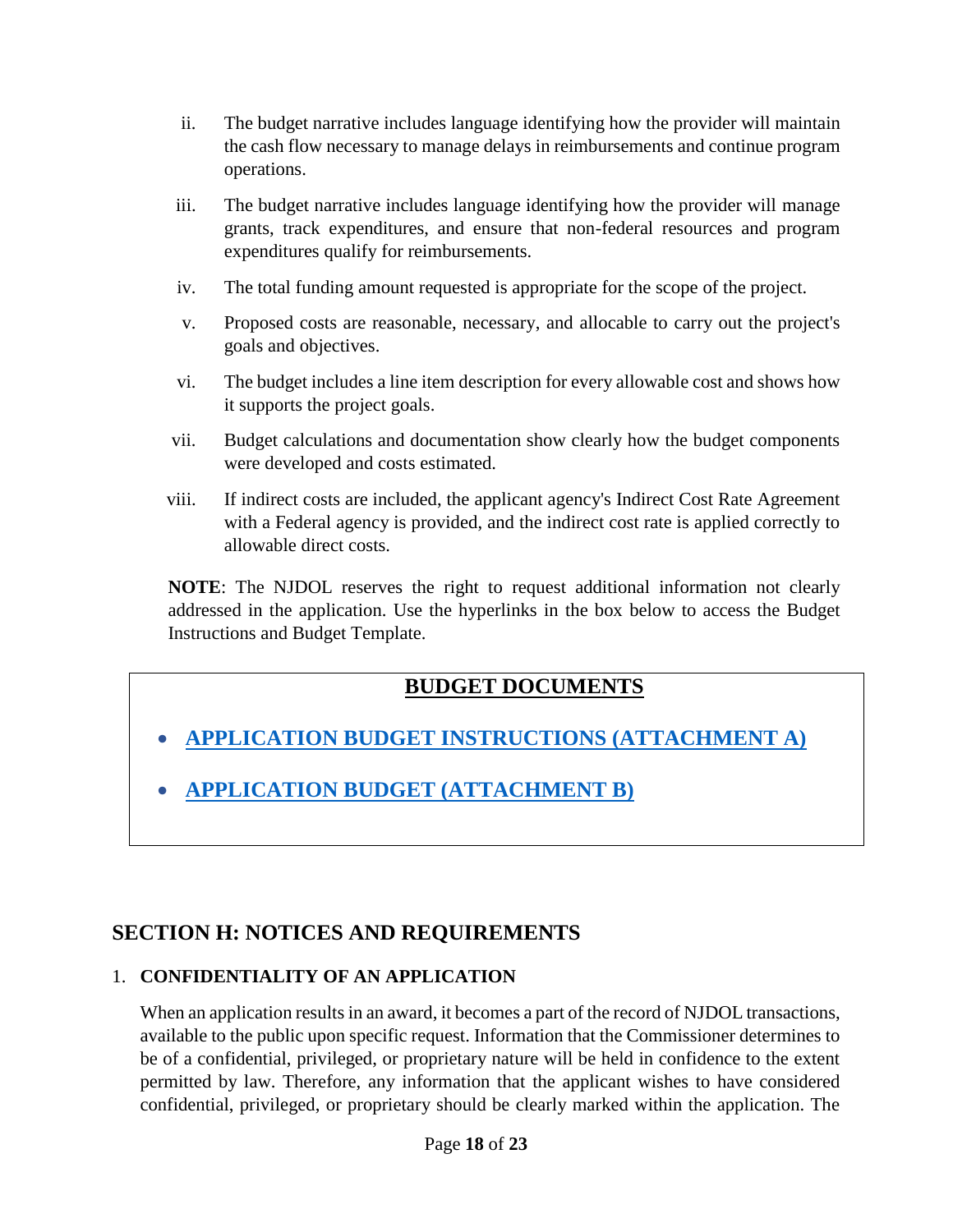original copy of an application that does not result in an award will not be released to the public. An application may be withdrawn at any time prior to the final action.

## 2. **CONFLICT OF INTEREST AND CONFIDENTIALITY OF THE REVIEW PROCESS**

The NJDOL requires all panel reviewers to sign a conflict of interest and confidentiality form to prevent any actual or perceived conflicts of interest that may affect the application review and evaluation process. Names of applicants will be kept confidential, except those involved in the review process, to the extent permitted by law. In addition, the identities of the reviewers will remain confidential throughout the entire process. Therefore, the names of the reviewers will not be released to applicants.

#### 3. **AWARD NOTICE**

Unless an applicant receives a signed award document with terms and conditions, any NJDOL personnel contact should not be considered a notice of a grant award. No pre-award or preagreement costs incurred prior to the effective start date are allowed unless approved and stated on the NJDOL's signed award document.

Neither the State of New Jersey nor the NJDOL is obligated to make any award as a result of this NGO. Only the NJDOL Commissioner's authorized signature can bind the NJDOL to the expenditure of funds related to an award's approved budget.

## 4. **FINANCIAL REPORTING**

- Quarterly Report of Expenditures is due to NJDOL on the  $20<sup>th</sup>$  day of the month following the close of the quarter.
- Final Report of Expenditures is due to NJDOL 120 calendar days after the completion of the contract.
- Payments will be issued upon the provider agency's submission and NJDOL verification of the performance standards detailed above.

#### **5. Required Grant Application Documents**

To ensure consistency and fairness of evaluation, NJDOL requires that each applicant seeking funding under this grant program submit an application that includes, at a minimum, the components listed below. All components in the proposal must be in the order as listed. It is important to note that failure to include the required documentation may result in the application being removed from funding consideration. NJDOL's Standard Assurances and Certification is expected to be read prior to application submission.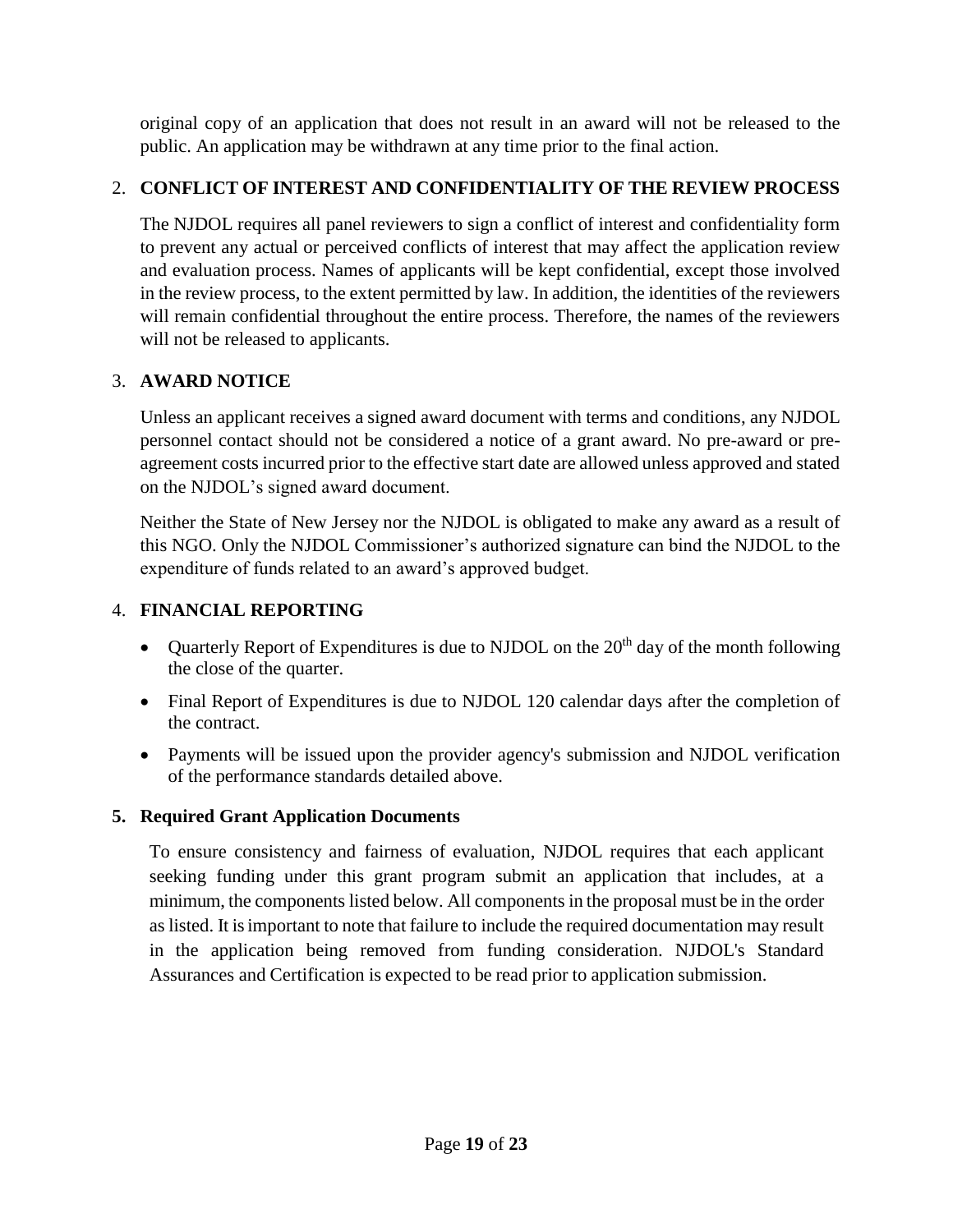| <b>Required</b> | <b>Application Documents</b>                                    |
|-----------------|-----------------------------------------------------------------|
|                 | <b>Applicant Title Page</b>                                     |
|                 | Letter(s) of Commitment from Partner(s) (WIB, Partner Agencies) |
|                 | <b>Executive Statement</b>                                      |
|                 | Program Plan and Design                                         |
|                 | <b>Implementation Plan and Organizational Capacity</b>          |
|                 | <b>Application Budget and Budget Narrative</b>                  |
|                 | <b>Standard Assurances and Certifications (Attachment C)</b>    |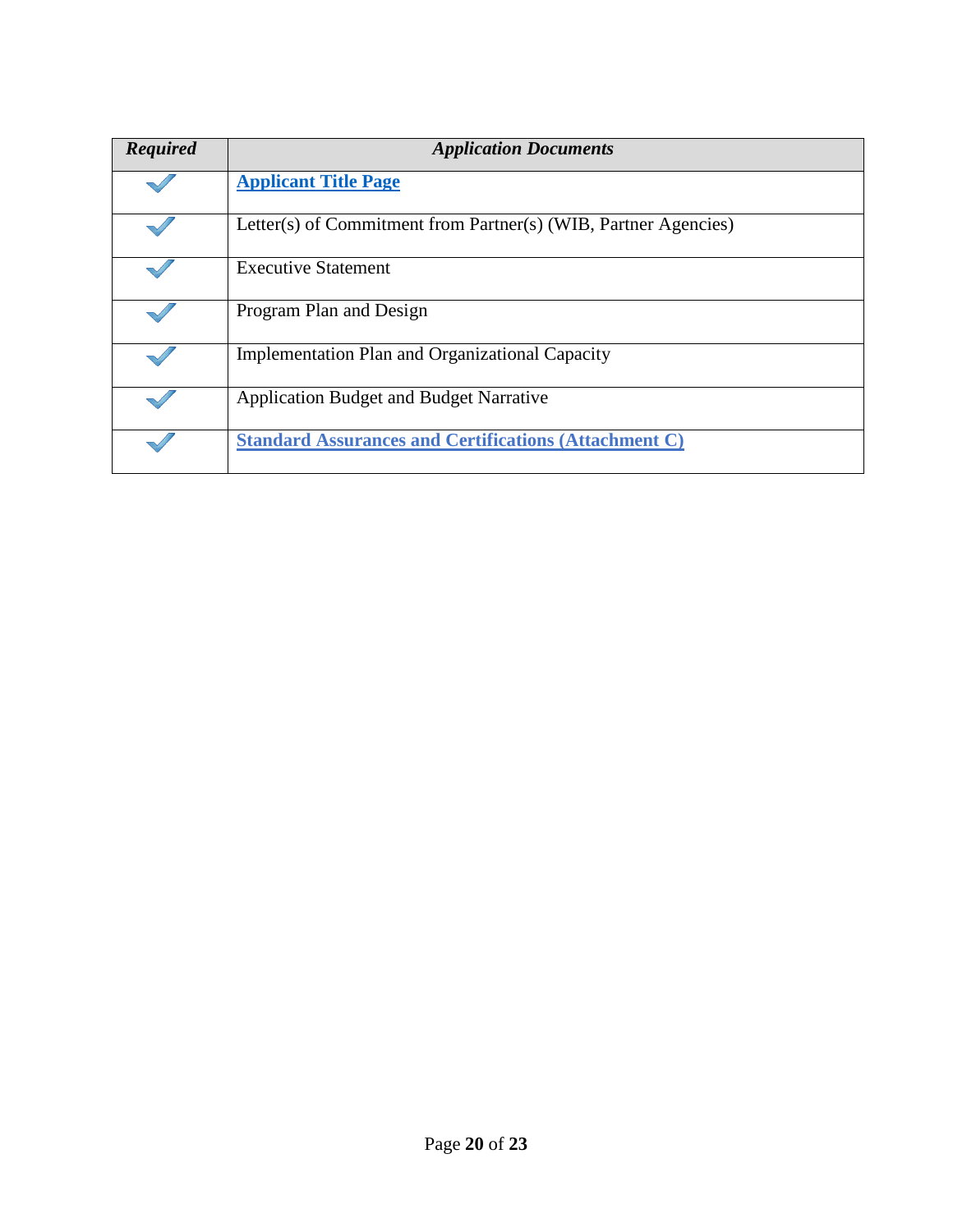## <span id="page-20-0"></span>**SECTION I: NGO APPLICATION CHECKLIST**

The following checklist has been prepared to assist in ensuring proposals are complete and in proper order prior to submission:

| <b>NGO Checklist Items</b>                                                                                                                          | <b>YES</b> | N <sub>O</sub> |
|-----------------------------------------------------------------------------------------------------------------------------------------------------|------------|----------------|
| Have you read the NGO carefully, usually more than once?                                                                                            |            |                |
| Have you included a FEIN Number?                                                                                                                    |            |                |
| Does your organization owe more than \$750 to the State (a disqualifier)?                                                                           |            |                |
| Have you prepared and submitted the appropriate documents and forms as shown<br>under the Required Grant Application Documents section of this NGO? |            |                |
| Have you included your contact information (name, telephone number, and email<br>address)?                                                          |            |                |
| <b>NGO Checklist Items</b>                                                                                                                          | <b>YES</b> | NO             |
| Have you submitted a proposal that considers, addresses, and meets program-<br>specific requirements and complies with programmatic restrictions?   |            |                |
| Is the project's proposal communicated with clarity?                                                                                                |            |                |
| Does it comply with any format requirements?                                                                                                        |            |                |
| Does it comply with the page limitation?                                                                                                            |            |                |
| Most importantly, does it directly relate to the NGO's objectives and priorities?                                                                   |            |                |
| (Don't assume that reviewers are knowledgeable of your organization or its work).                                                                   |            |                |
| Have one or more persons read your proposal, who did not participate in its<br>writing, to ensure that it is clearly articulated?                   |            |                |
| Does the proposed project and budget meet the needs of the NGO?                                                                                     |            |                |
| Is the budget summary included?                                                                                                                     |            |                |
| Does the budget narrative align with the figures displayed in the application<br>budget?                                                            |            |                |
| Is the application budget in-line with the project description?                                                                                     |            |                |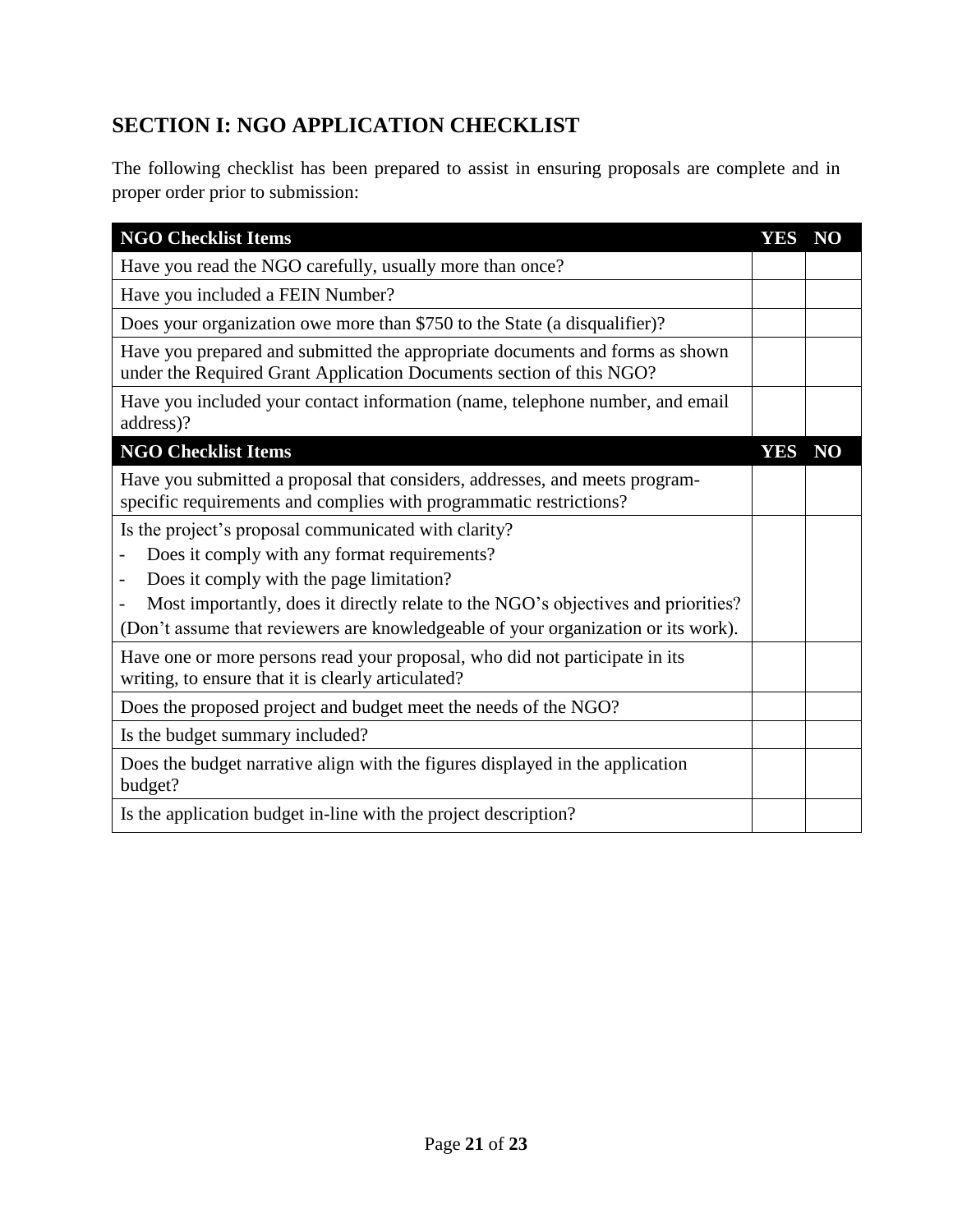## **Section J: NGO Budget Narrative Checklist**

The checklist below is intended to assist in the completion of the budget narrative portion of the application:

| <b>Budget Items</b>                                                                                                                                                                                                                                                                                                                                 | <b>YES</b> | <b>NO</b>      |
|-----------------------------------------------------------------------------------------------------------------------------------------------------------------------------------------------------------------------------------------------------------------------------------------------------------------------------------------------------|------------|----------------|
| <b>PERSONNEL</b>                                                                                                                                                                                                                                                                                                                                    |            |                |
| Did you identify all key employees potentially funded by this grant in this section?                                                                                                                                                                                                                                                                |            |                |
| Are employees of the applicant's organization identified by name, position, and<br>title?                                                                                                                                                                                                                                                           |            |                |
| Did you reflect the percentage of time the Program Direct will devote to the project<br>in full-time equivalents (FTE)?                                                                                                                                                                                                                             |            |                |
| <b>FRINGE BENEFITS</b>                                                                                                                                                                                                                                                                                                                              |            |                |
| Did you include your organization's fringe benefits amount and computation<br>methodology?                                                                                                                                                                                                                                                          |            |                |
| <b>TRAVEL</b>                                                                                                                                                                                                                                                                                                                                       |            |                |
| Are travel expenses itemized? For example, origination/destination points, number<br>and purpose of trips, number of staff traveling, mode of transportation, and cost of<br>each trip.                                                                                                                                                             |            |                |
| Are the Attendee Objectives and travel justifications included in the narrative?                                                                                                                                                                                                                                                                    |            |                |
| Is the basis for the lodging estimates identified in the budget? For example, include<br>an excerpt from travel regulations.                                                                                                                                                                                                                        |            |                |
| <b>Budget Items</b>                                                                                                                                                                                                                                                                                                                                 | <b>YES</b> | N <sub>O</sub> |
| <b>EQUIPMENT</b>                                                                                                                                                                                                                                                                                                                                    |            |                |
| Is the need for the equipment justified in the narrative?                                                                                                                                                                                                                                                                                           |            |                |
| Are the types of equipment, unit costs, and the number of items to be purchased<br>listed in the budget?                                                                                                                                                                                                                                            |            |                |
| Is the basis for the cost-per-item or other basis of computation stated in the budget?                                                                                                                                                                                                                                                              |            |                |
| <b>SUPPLIES</b>                                                                                                                                                                                                                                                                                                                                     |            |                |
| Does the budget reflect types of supplies, unit costs, and the number of items to be<br>purchased?                                                                                                                                                                                                                                                  |            |                |
| Is the basis for the cost-per-item or other basis of computation stated?                                                                                                                                                                                                                                                                            |            |                |
| Has the need been clearly identified in the project description to justify the cost for<br>a contract or sub-grant expense(s) shown on the budget?                                                                                                                                                                                                  |            |                |
| <b>OTHER</b>                                                                                                                                                                                                                                                                                                                                        |            |                |
| Consultant Services - Has the need been clearly identified in the project description<br>to justify the cost shown on the budget? The following information must be<br>provided in the justification: description of service, the consultant's name and an<br>itemized list of all direct cost and fees, number of personnel including the position |            |                |